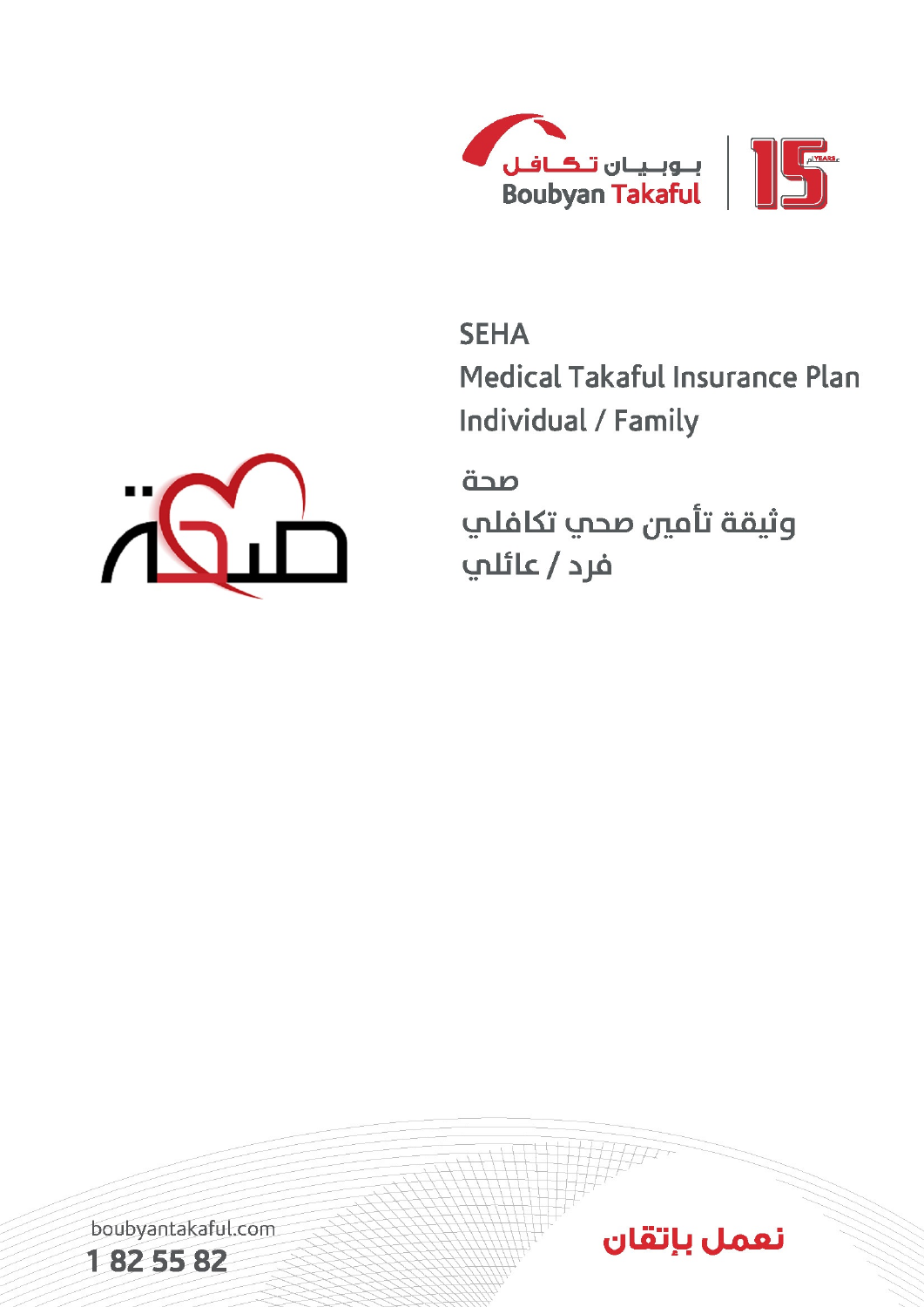

## **تمـهـيـــد**

شـركة بوبيـان للتأمـين التكافلـي (ش.م.ك.م) عبـارة عن شركة تأمـين تعمـل وفقـا لأحكام الشـــريعة الإسلامية، بصفتهـا وكيـلاً للأشـخاص المشــتركين (المؤمــن لهــم) مــن أجــل إدارة عملياتهــم الت�أمينيــة وذلــك نظــر أتعــاب وكالــة ثابتــة محــددة، وكذلـك القيــام باسـتثمار أموالهـم بصفـة »المضـارب« نظــــــر نسـبة محـددة مـن األربــاح.

## **الـبنــد األول**

**أهميـة التمهيــد -:**

يعتـر التمهيـد جـزء ال يتجـزأ مـن هـذه الوثيقـة وت�كملهـا كمـا ت�كمـل أي شـروط وأي أحـكام غـر واردة فيـه.

## **الـبنــد الثاني**

## **تفـســيـرات -:**

## **الشـــركـة :**

تعنــي شــركة بوبيــان للتأمــين التكافلــي (ش.م.ك.م) التــي تقــوم بــإدارة عمليــات التأمــين بصفــة وكيــل لمجموعــة مــن الأشـخاص المشــتركين (المؤمــن لهــم) وذلـك نظــي أتعــاب متفــق عليهــا / محــددة ، وأيضــا تقــوم باســتثمار اشــتراكات التأمـــين بصفــة «المضــارب» نظـــــ نســبة متفــق عليهــا مــن العائــدات االســت�ثمارية .

# **المـشـرتك :**

يعنـي بـه الشـخص الـذي يسـدد اشـراك الت�أمـن – حيـث يتـم اسـتخدام هـذا االشـراك مـع عائداتـه ، لتعويـض المشـرك ، أو الأشـخاص الآخريــن الذيــن يتعرضـون للمخاطـر العامــة ، نتيجــة الخســائر أو الأضـرار التــي تحــدث لهــم بســبب حــدوث تلــك المخاطر،علمــاً بــأن صافــي الفائــض الت�أمينــي ســوف يتـم توزيعـه بـن المشـركني بالتناسـب مـع قيمـة االشـراك المدفـوع مـن قبـل كل منهـم .

# **االشـــرتاك :**

يعنــي المبلــغ المدفــوع مــن قبــل الشــخص المشــرك »المؤمــن لــه« كمســاهمة لألشــخاص المعرضــن للمخاطــر العامــة، وذلــك نظــر أن يتــم تعويضــه عــن الخســائر أو الأضــرار التــي قــد يتكبدهــا نتيجــة لحـدوث تلــك المخاطــر .

# **Introduction**

surance Company working according to the Islamic Boubyan Takaful Insurance Company (K.S.C) is an in-(Shari'ah) Provisions in its capacity as agent of the contribution members (the insured) to manage their insurance operations against fixed agency fees, and to invest their funds in the capacity of "Speculator" against fixed percentage of the profits.

## **First Article**

# **Significance of the Introduction:-**

The above Introduction is an integral part to this Plan and complementing any other conditions or Provi-<br>sions not provided herein.

## **Second Article**

## **:-Explanations**

## **The Company:**

Means Boubyan Takaful Insurance Company (K.S.C) which acts as agent of the contributed members (the insured) to manage their insurance operations against pacity of "Speculator" against fixed percentage of the fixed agency fees, and to invest their funds in the ca-.profits

## **The Contributor:**

The person who pays the insurance contribution which tor or other persons who are exposed to general risks, is used with the proceeds to compensate the contribudue to the losses or damages occurred to them. The net insurance surplus shall be distributed among the Contributors in proportion to their contribution value.

# **The Contribution:**

der to compensate him against the losses or damages tion to the persons exposed to the general risks, in or-Means the amount paid by the Insured as a contribuhe had sustained due to such risks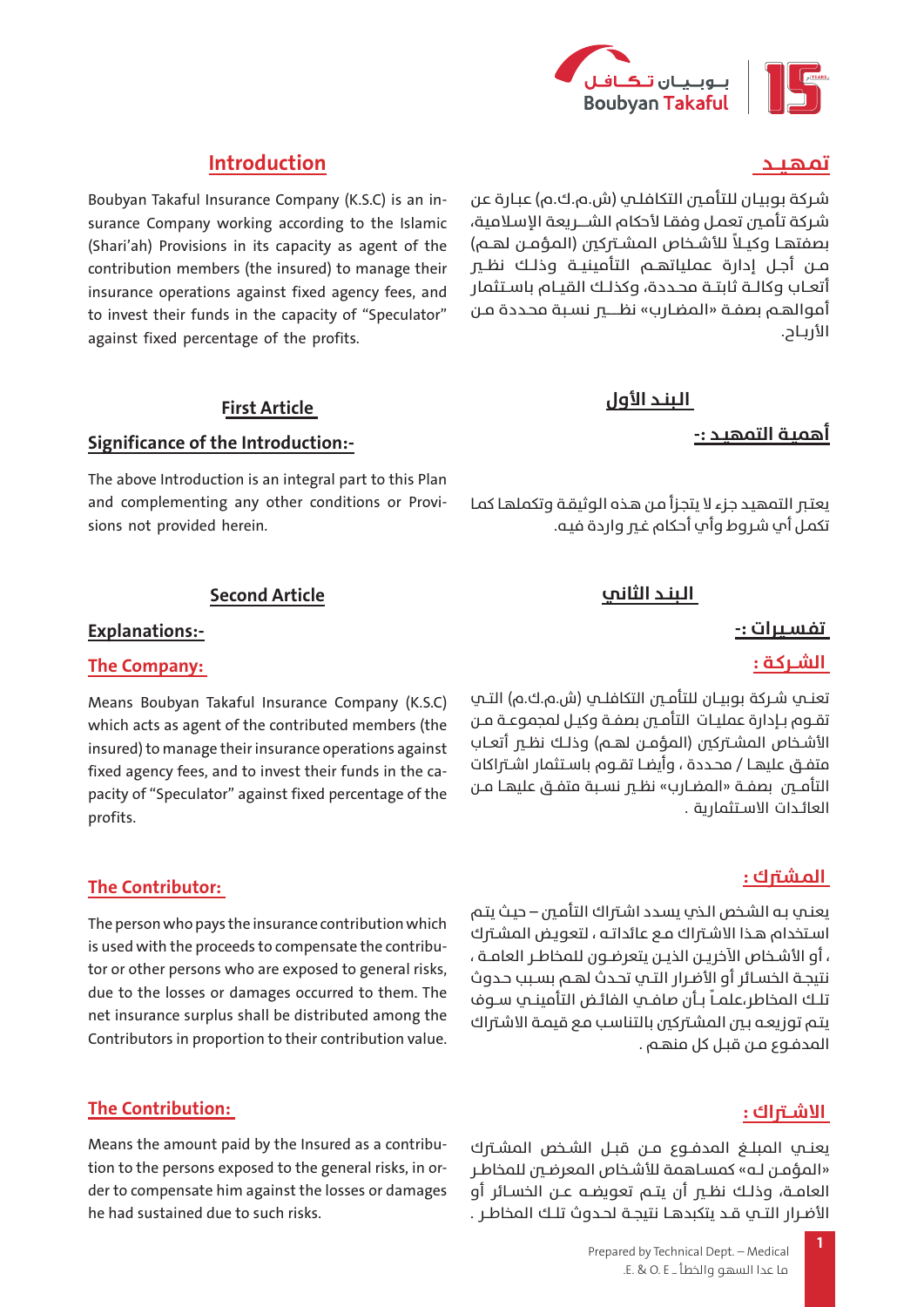

## **مـبلـغ المنفعــة )المزيـة( :**

إنــه الحــد األقصــى مــن مبلــغ التعويــض المســتحق الدفــع إلــي المشــترك عــن الخسـارة أو الضــرر الــذي يتكبــده نتيجــة لحـــدوث المخاطــر المؤمــن ضدهــا ، وفقــا لشــروط وأحــكام وثيقــة التأمــِن . أمــا بالنسـبة للتأمــين عــن الأشـخاص ، فهــو المبلــغ المحــدد المســتحق للمشــترك نتيجــة لحـدوث المخاطـر المؤمــن ضدهــا ، وذلــك وفقــا لشــروط وأحـكام وثيقــة الت�أمــن .

## **المخــاطـــر** :

تعنــي الحــادث أو الحــدث الــذي يــؤدي وقوعــه أو حدوثــه إلــي نشــوء خســارة ماليــة تســتوجب التعويـض بموجـب هـذه الوثيقـة وذلـك تعويضـا عـن الخسـارة أو الضـرر الـذي حـدث وبحــد أقصــي لا تتجــاوز قيمــة مبلــغ التأمــين .

## **الـبنــد الــثـالــث**

يعتــــر المشـــترك وبقبولـــه التعامـــل مــع شــركة بوبيــان للتأمــِن التكافلــي (ش.م.ك.م) والمنــوه عنهــا فيمــا بعــد بالشـركة علــي أسـاس هـذه الـوثيقــة، مشــتركاً متبرعــا مــع غـيه مـن المشـتركين لديهـا علـي أسـاس تكافلـي، وتعتـب الشــركة مديــراً لنظــام التأمــين ووكيــلاً عــن المشــتركين ، وتقــوم باسـتثمار اشــتراكات التأمــين كليــاً أو جزئيــاً علــي أسـاس عقـد المضاربــة نظــي حصــة شــائعة للشــركة مــن الربـح بصفتهـا مضاربـاً ، تحـدد فـي اإلعـان العـام فـي مركـز الشــركة وفروعهــا قبيــل بدايــة كل عــام ميــادي .

وتتحـدد بوجـه خـاص علاقـة الشـركة بالمشـترك بشـأن اسـتحقاقات هـذا الأخـير لنصيبــه مــن صافـس الفائـض التأمينــي المحقــق فــي نهايــة الســنة الماليــة بموجـب الالئحــة التــي يضعهــا مجلــس اإلدارة بالشــركة .

وبمـا أن المشـرك المبـن اسـمه فـي الجـدول أدنـاه ، كان قـد تقـدم للشـركة بطلـب خطـي ، عبـارة عـن نمـوذج تعبئـة طلــب تأمـــن ، لــذا فإنــه يشـكل مــع أيــة تصاريــح أو أوراق كتابيـة أخـري تقـدم بهــا المشـرك ، جـزء ال يتجـزأ مـن هـذه الوثيقــة.

#### **The benefit amount:**

As for the insurance of the properties and the legal tributor against the loss or damage he had sustained liability, it is the max. Indemnity payable to the Condue to the insured risks according to the conditions of the Insurance Plan, whereas the Insurance of persons is the amount due to the Contributor against the in-<br>sured risks.

#### **The Risk:**

cial loss to be compensated under the Plan and in the Means the accidents or accident which causes a finanmax amount not to exceed the insurance value

#### **Third Article**

ny) under this Plan is a contributor with the others on yan Takaful insurance Company (K.S.CC) (The Compa-The contributor, when he accepted dealing with Bob-Takaful basis. The Company acts as manager of the ny shall invest the insurance contributions wholly or insurance and agent for the contributors. The Compapartially on the basis of the speculation Plan against a Common share to the Company out of the profit, as Speculator which shall be determined in the General Innocent at the main office and the Company Branch-<br>es each Calendar Year.

The relation of the Company with the contributor shall be determined, in terms of his share in the net cording to the by-laws set by the Company's Board of insurance surplus at the end of the financial year, ac-.Directors

And whereas the below mentioned contributor has ance application, this Form, in addition to any other applied in writing to the Company and filled the insurwritten papers by the contributor are an integral part to this Plan.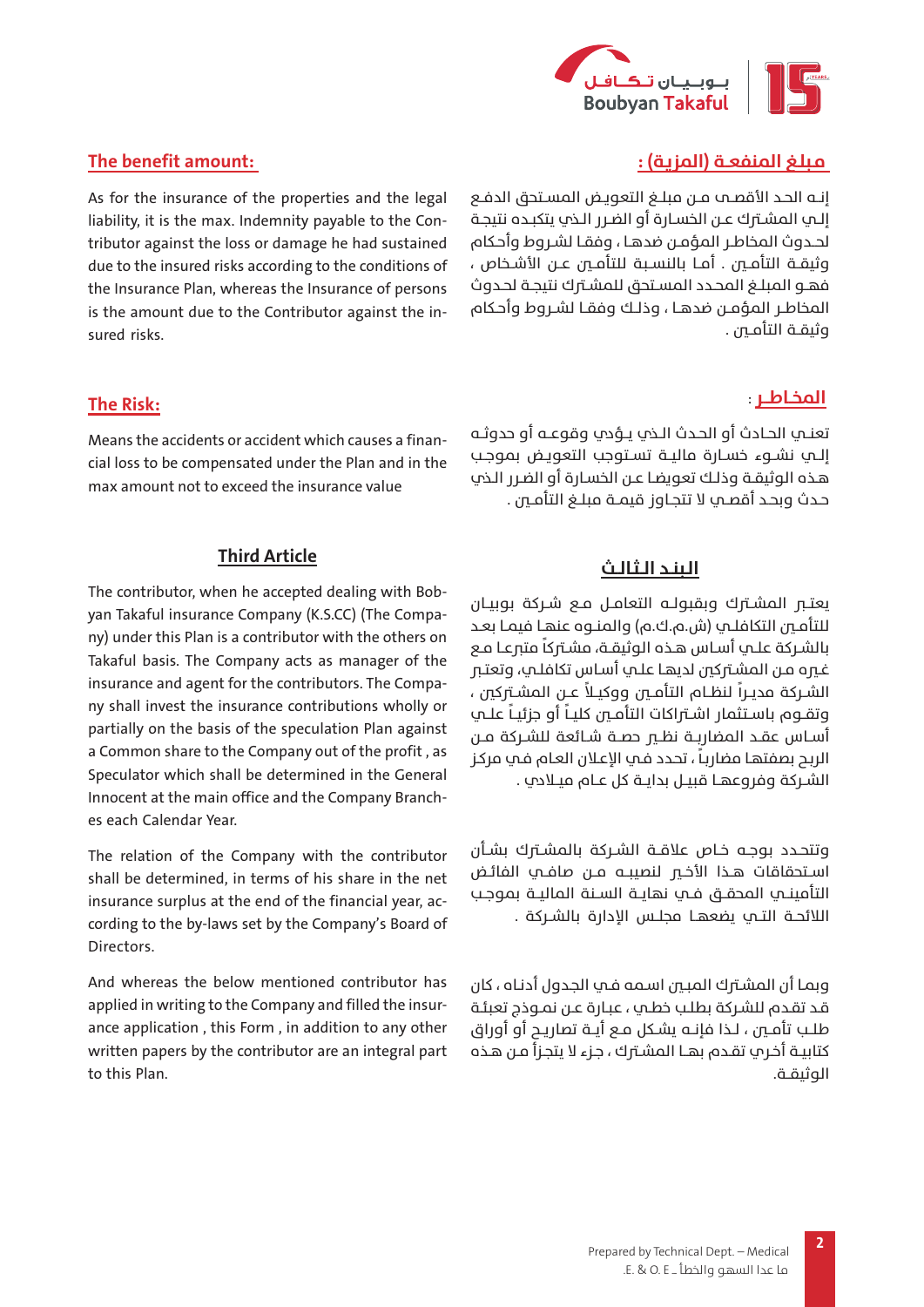

**Whenever the meaning in all parts of this Plan is** provided, the masculine gender shall include the Feminine, the single shall include the plural, and the words and expressions shall have the follow-<br>ing meanings:-

#### **:Accident**

ry violent reasons beyond the control of the Victim. Unexpected and sudden event causes bodily inju-

#### **:Abroad**

Any Country out of the Kuwait State borders.

#### **Application:**

The statement of events written and signed by the contributor and approved by the Company as basis for evaluation of the Plan risks to take a decision of acceptance or otherwise and at what amount

#### **:Approval**

This is the Form issued by TPA for Administrative services Company to the Medical providers or the quired service and to ensure the payment of its contributor to confirm the eligibility of the revalue by the Company.

#### **Network providers:**

List of Medical Services providers appeared for each grade in the table enclosed with this Plan

#### **Medical Insurance Card / Card ID:**

The card ID issued by Boubyan Company for each tails of coverage, Without the ID member shall not person when he contributed which shows the deenjoy the services arranged by TPA company with-<br>in the Medical providers .

#### **Chronic** cases:

Illness which cannot be cured and needs regularly long and continuous treatment (Please refer to the end of 4<sup>th</sup> section for more clarification)

## **القسـم األول: التعــريفــات العــامـــة Definitions :Section First**

**حيثمـا يسمــح المعــنى فـي كافـة أجـزاء هــذه الوثيقــة، يفهــم بالمذكـــر بأنــه يشمـــل المـــؤنث وبالمفــرد بأنــه يشــمل الجمــع ويكــون للكلمـــات واألســماء واأللفــاظ واالصطالحــات التاليــة المعنــى المحــدد أدنــــاه : ـ**

#### **حــادث :**

حــدث مفاجــئ وغــر منتظــر يســبب إصابــة جســدية ونفسـية ( اذا كانـت الحالــة مغطــاة ) و ناتجــة عــن أســباب خارجيــة عنيفــة ليســت تحــت ســيطرة الضحيــة .

## **الـخــارج :**

أي بلــد خــارج حــدود دولـة الكــويـت .

## **الـطلـــب :**

التصريــح بالوقائـع الــذب كتبــه المشــترك ووقــع عليــه والــذب اعتمدتــه الشــركة كأســاس لتقييــم أخطــار الوثيقــة التخــاذ القــرار بقبولهــا أم ال وبأيــة مبلــغ مســاهمة .

## **المـوافـقـــة :**

نمـوذج تصـدره شـركة **غلوب ميد** كويـت إلدارة مطالبات التأمـيَ الصحـي إلـي المرفـق الطبـي أو المشـترك أو الشــركة لتأكيــد أهليــه الخدمــات المطلوبــة ولضمــان دفـع ت�كلفتهـا مـن قبـل الشـركة.

## **الشـبـكـة :**

الئحــة مقدمــي الخدمــات الطبيــة المبينــة لــكل درجــة فـي جـدول » الشـبكة الطبيـة » المرفـق بهـذا العقـد .

## **المنفعة النقدية :**

مبلــغ مقطــوع يتــم دفعــه للمشــترك فــي حــال االسـتفادة مـن المرافـق الطبيـة الحكوميـة فـي دولـة الكويـت فـي حـاالت المبيـت والعمليـات ويتـم دفعهـا للحــالات المغطــاة حسـب شــروط ومنافـع الـوثيقــة.

## **البـطاقــة :**

البطاقــة الشــخصية التــي تصدرهــا بوبيــان ت�كافــل لــكل فــرد عنــد انتســابه والتــي تبــن تفاصيــل التغطيــة . لــن يســتطيع الفــرد بــدون بطاقتــه التمتــع بــ » تســهيل الخدمــات » الــذي رتبتــه **غلــوب ميــد** كويــت إلدارة مطالبــات التأمـــن الصحــي مــع المرافــق الطبيــة .

## **الحاالت المزمنة :**

مــرض يتطلــب عــاج متواصــل ومنتظــم لمــدة طويلــة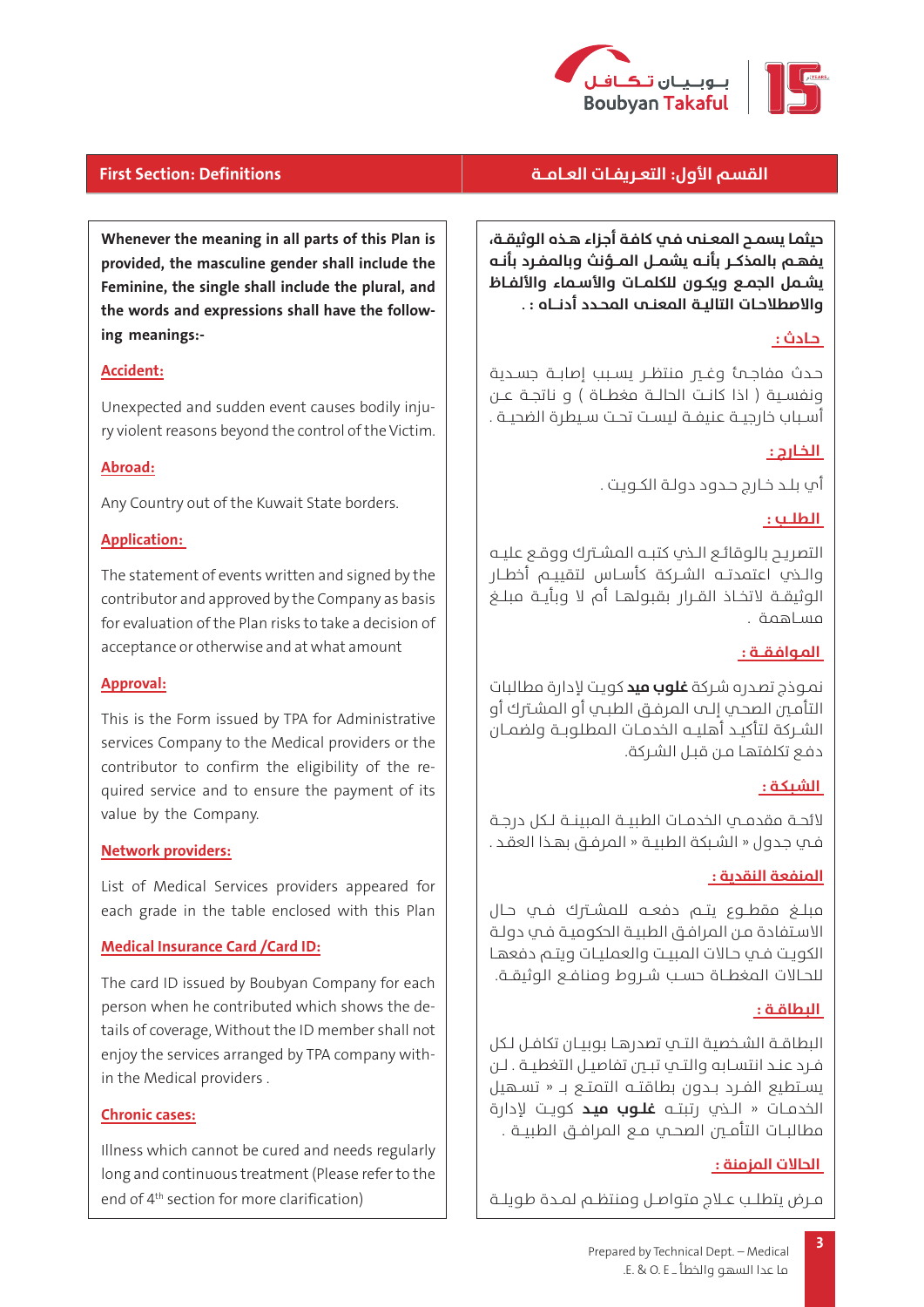

ال تقــل عــن 6 أشــهر.)برجاء االطــاع علــى التعريــف بتفاصيـل أكــُر فــي نهايــة القســم الرابــع)

## **اسـتمـارة المـطالبــة :**

اســتمارة تعدهــا **غلــوب ميــد** كويــت إلدارة مطالبــات التأمــن الصحـــي لتعبئتهــا مــن قبــل الفــرد والطبيــب وأي مقــدم خدمــات آخــر . إن تعبئــة تلــك االســتمارة هــي إلزاميــة عنــد تقديــم أيــة مطالبــة.

## **المـشـاركــة :**

النســبة المئويــة التــي تمثــل مســاهمة الفــرد فــي دفـع المصاريـف المشـمولة بهــذه الوثيقــة وتكــون الشـركة مسـئولة عـن الرصيـد ضمـن حـــدود الـوثيقـــة .

## **التـحمـــل :**

مبلــغ مــن المــال مســتحق الدفــع قبــل أخــذ الخدمــة الطبيــة علــــم هيئــة مبلـــغ مقتطــع يدفــع مــن قبــل المشـترك فــي حــالات الدفـع المباشــر أو/و التعويـض النقــدي.

# **جـراحة اليـوم الـواحـــد :**

المعروفــة أيضــاً بعــاج اليــوم الواحــد أو باستشــفاء اليــوم الواحــد هــي العــاج أو التحقيقــات التــي ال تحتـاج إلـى اإلقامـة فـي المستشـفى ولكنهـا ت�تطلـب إشـراف طبــي متخصـص وعنايــة فــي مستشـفـم قبــل أو خــال أو بعــد إجرائهــا .

# **مـطالـبــــة :**

ملـف الوثائـق واإليصـاالت الـذي يثبـت أي خدمـات طبية تلقاهـا الفـرد عندمـا يقدمهـا هـذا الفـرد أومـن ينـوب عنـه إلـى الشـركة لمراجعتهـا بغيـة دفعهـا أو رفضهـا . و تعنـي هـذه الكلمـة أيضـاً مسـؤولية الشـركة بدفـع المصاريـف المشـمولة عـن الخدمـات التـي يكـون الفـرد قـد تلقاهـا .

وكذلــك تعنــي أي معاملــة مــن قبــل المشــرك باســتخدام البطاقــة داخــل الشــبكة الطبيــة لمقدمــي الخدمــة.

# **تـاريـخ اإللـغـــاء :**

الصبـاح التالـي مـن اليـوم والشـهر والسـنة الـذي تـم بــه إلغـاء هـذه الوثيقـة أو اشـراك عضـو وان كان ذلـك اإللغــاء بطلــب مــن الشــركة أو بطلــب مــن المشــرك أو نتيجـة إخاللـه بالتزاماتـه كمـا هـو محـدد فـي الشـروط العامـة.

## **The Claim Form:**

This is a form prepared by TPA Company to be filled by the member, the Doctor and any other service provider. The filling of this sheet is mandatory when filing any claim.

## Co-payment:

The percentage which represents the person's der this Plan, The Company shall be liable for the contribution in the payment of the expenses unbalance within the Plan Limits.

## Deductible/Co-insurance:

An amount of money payable before having the medical service to be paid by the Contributor in case of direct payment or/and cash indemnity.

## **One day surgery:**

Known also as one day treatment which is the treatments which do not need stay at hospital but requires medical care before and after performing

## **:Claim**

The file of documents and Receipts which prove any medical services received by this member or pany for payment or refusal. It means also the the one who acts on his behalf towards the Comes against the services received by the patient. It Company's liability for the payment of the expenssured member using the medical Insurance card means also any transaction performed by the inwithin the agreed network of healthcare providers

## **Date of Cancellation:**

Morning time as from the day, month and year in lation was by the Company or the Contributor or which the Plan was canceled and if such canceldue to his breach of his obligations as provided in the general Conditions.

## **Date of Deletion:**

Morning time as from the day, month and year in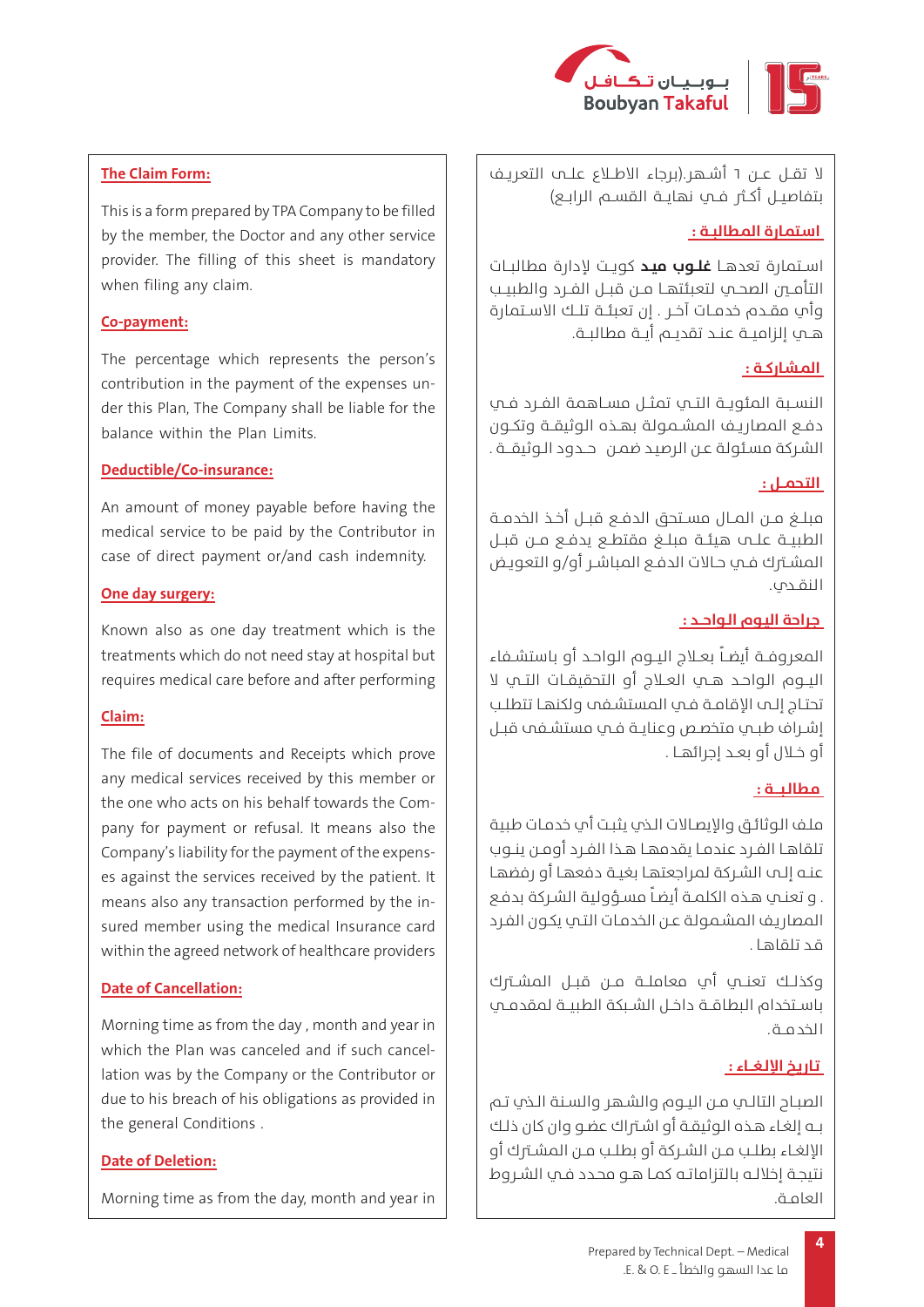

#### **تـاريــخ االسـتبـعـــاد :**

الصبـاح التالـي مـن اليـوم والشـهر والسـنة الـذي يتـم فيـه اسـتبعاد اشـراك الفـرد أمـا بسـبب اسـتبعاده مـن الوثيقــة بنــاء علــى طلــب المشــرك أو ألنــه لــم يعــد يسـتوفى الشـروط التـي أصـاً جعلتـه مؤهـاً .

## **الـمـــرض :**

حالـة صحيـة تعيـق أداء المشـرك فـي عملـه ويصحبهـا ارتفـاع فـي حـرارة الجسـم أو ألـم أو عطـل فـي وظيفـة جسـدية أو عضو جسـدي .

## **المصـاريـف المشمـولـــة :**

كافــة المصاريــف الطبيــة العائــدة لخدمــات قدمــت إلــى المشــرك لعــاج حــاالت غــر مســت�ثناة مــن هــذه الوثيقــة .)و طبقــا لحــدود المنافــع المتفــق عليهــا(

## **الحـاالت الـطارئـــة :**

هــي حالــة صحيــة مصحوبــة بألــم أو ارتفــاع بالحــرارة تسـتدعب قـرار طبـي بـأن تأخـر العـلاج الفـوري يمثـل تهديــداً لحيــاة الشــخص أو لفقــدان إحــدى وظائــف أو أعضــاء جســده .

## **تـاريـخ اإلضــافــــة :**

اليــوم والشــهر والســنة الــذي يصبــح بــــه الضمــان ســاري المفعــول بالنســبة لمشــرك مــا .

## **المـسـتـشـفـــى :**

مؤسســة طبيــة مرخصــة رســمياً لتقديــم عــلاج طبـــي للأشـخاص المرضــم أو الجرحــم . ويجــب أن يحتــوم البنــاء علــى أرجــاء منظمــة وأن يمتلــك التجهيــزات التقنيــة والعلميــة الالزمــة للتشــخيص والجراحــة وأن يقــدم الخدمــات علــى مــدار الســاعة مــن قبــل طاقــم مـن الموظفـن يحتـوي علـى طبيـب مقيـم واحـد علـى األقــل وممرضــات . ال يشــمل هــذا التعريــف العيــادات الخارجيــة أو المصحــات أو مراكــز العــاج الطبيعــي أو نــوادي الصحــة أو بيــوت التقاعــد أو مراكــز النقاهــة أو أي مؤسســات أخــرى مماثلــة بمــا فيهــا تلــك المتخصصــة بتعاطــي الكحــول والمخـدرات والمــواد المدمنــة .

## **المبيت فـي المسـتشـفـــى :**

إقامــة متواصلــة لليلــة واحــدة علــى األقــل فــي مستشــفى لتلقــي عــاج ال يمكــن تقديمــه فــي العيــادات الخارجيــة .

which a certain member is discharged from the cause he is no longer satisfying the conditions of Plan upon the request of the contributor or beeligibility

## **:Disease**

A health case which prevents the contributor to perature, pain or failure of body function. perform his work accompanied with high tem-

## **Included Expenses:**

All the medical expenses for services provided to the contributor for treatment of non-excluded case under the Plan

## **Emergency Cases:**

It is a health care (not maternal) accompanied sion that the delay of the immediate treatment with high fever which requires a medical deciis threatening the life of the person or the loss of body Function.

## **Date of Addition:**

The day, month, year in which the insurance be-<br>came effective for a contributor.

# **The Hospital:**

ical treatment for the patients or wounded. The A licensed medical institution for providing med-Building should include organized parts, with sis and surgery. Services are provided around the technological and scientific equipment for diagnoclock by the staff of employees, which include at cal Centers, physiotherapy centers, pension houses tion doesn't include the out-patient Clinics, medileast, one Resident Doctor and Nurses. This Definior those concerned with alcohol or drug addiction.

## **:Hospitalization**

pital to receive a treatment which cannot be pro-<br>vided in the out-patient Clinics Contentious stay for at least one night in the Hos-<br>pital to receive a treatment which cannot be pro-Contentious stay for at least one night in the Hos-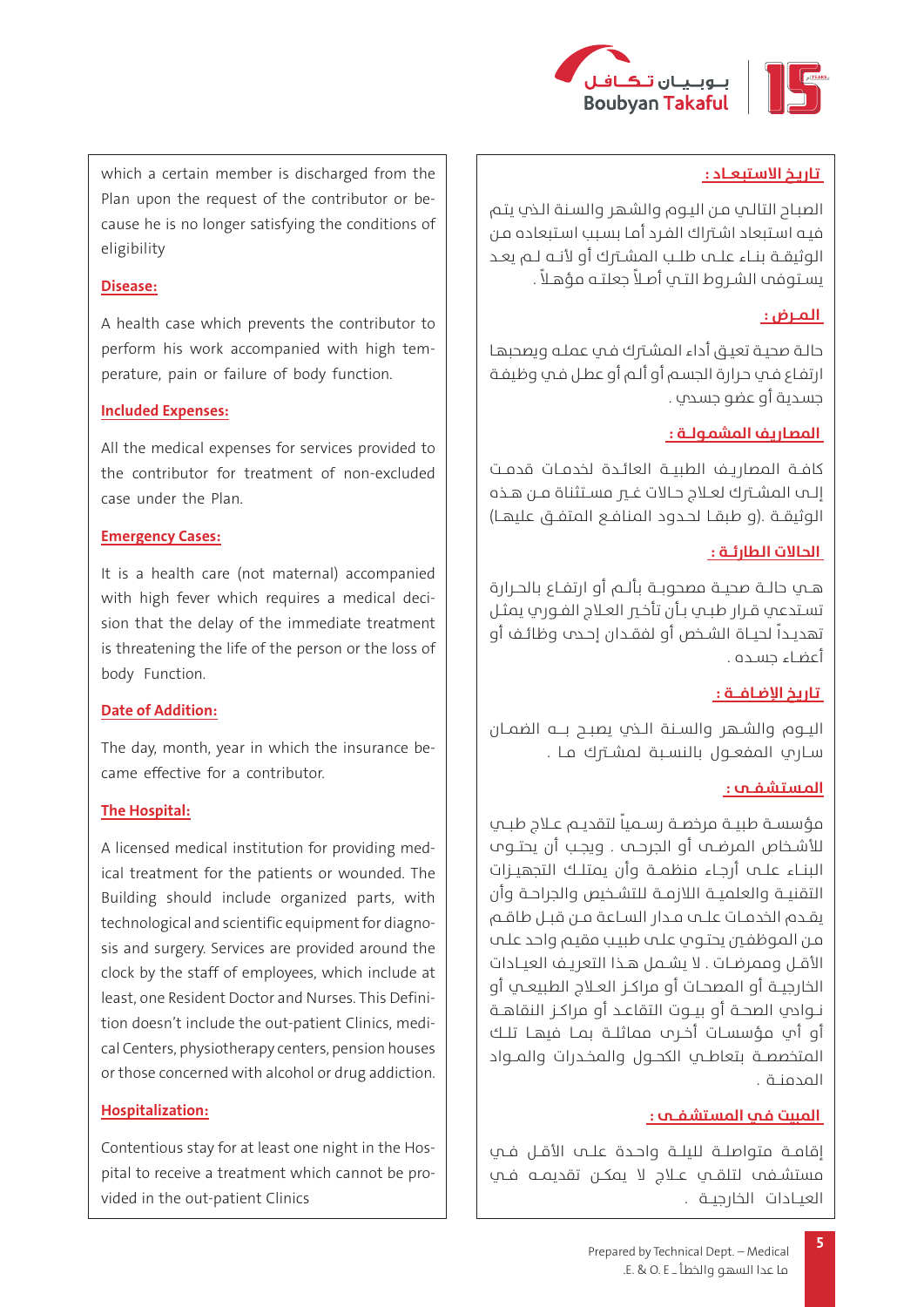

## **إثـبـــات الهـويــة :**

بطاقــة األحــوال الشــخصية)البطاقة المدنيــة( أو جــواز الســفر. لا تقبــل إجــازة الســوق أو أب بطاقــة أخـرى كإثبــات للهويــة بموجــب هــــذه الوثيقـــة .

## **المـعــالــيـن :**

كل أفــراد عائلــة المشــرك الذيــن يســكنون معــه فــي بيــت واحـد ويعتمـدون عليــه لأعاشـتهم. يدخـل ضمــن هـذا التعريـف الزوجـة (أو الزوجـات) مـع الابـن والبنـت، كمــا هــو محــدد لــكل درجــة فــي الطلــب.

# **المنفعـة و/أو المـزايـــا :**

الخدمــات و اإلجــراءات مســتحقة الدفــع مــن قبــل الشــركة للمشــرك .

# **ضــروري طبـيـــًا :**

خدمـة أو عـاج يكـون فـي نظـر الوكيـل اإلداري **غلـوب ميــد** كويــت إلدارة مطالبــات الت�أمــن الصحــي مالئــم ومطابــق للتشـخيص ولا يمكــن إغفالــه دون التأثـــر سـلباً علـى صحـة الفـرد وفقـاً للعـرف الطبـي المقبـول عامــة .

# **الـوكـيـــل اإلداري :**

شـركة متخصصــة بـإدارة العنايــة الطبيــة تعاقـدت مـع شـبكة كبـرة مـن المؤسسـات الطبيـة وعينـت مـن قبـل كل مــن المتعاقــد والشــركة إلدارة جميــع المطالبــات العائـدة لهـذا العقـد ومنهـا تقديـم اإلرشـادات الطبيـة والعمليـة إلـى األفـراد واإلجابـة علـى استفسـاراتهم ، التأكــد أن الضمــان ســار وأن المصاريــف مشــمولـة ، إعطــاء الموافقــة المســبقة للحــاالت المطلوبــة والمالئمــة ، الســماح بتقديــم الخدمــات المطلوبــة علــم حسـاب العقـد ، تقييــم وتدقيـق المطالبـات قبـل أن تدفعهــا الشــركة .

# المشــّرك (شـخـص) :

حامــل الوثيقــة أو أحــد معاليــه يكــون ســنه بــن الــ )14 يـــوم) والــ (10) سـنـــة قــدم المشــترك طلبــاً لانتســابـه قبلتــه الشــركة (مــا لــم يتــم الاتفــاق علـــص غــي ذلــك بالنســبة لشــرط أهليــة الأعضـاء).

# **قـائمــة االستـثـنــاءات :**

خدمـات و حـاالت طبيـة أو عرضيـة محـددة غـر مغطـاة فـي جـدول المزايـا .

## **Identity Proving:**

The Civil ID or Passport, The Driving License or any other ID shall be accepted

## **:Dependents**

ing in one house and depend on him in their living. All members of the Plan Holder family who are liv-This definition may include the wife (Wives), the son, Daughter, the non-married brother and non married sister and the parents if they eligible.

## **The Benefit:**

The services and procedures payable by the Com-<br>pany to the contributor

## **Medical Necessity:**

A service or treatment which is according to (the Doctors of) the TPA Company is matching with the diagnosis and cannot be ignored without negative effects on the health of the person according to the acceptable medical practice.

## **The Administrative Agent:**

A company specialized in managing the medical care with a group of medical providers appointed by the Contractors and the Company to manage all the claims of this Plan including providing the quiries, ensure that the insurance is effective and medical advice to the persons, answer their inment for the required cases, allow for providing the expenses are included, provide advance agreethe required services under the Plan, evaluate the claims before payment by the Company.

## **The contributor:**

The Plan Holder or one of his Dependents between the age of (14) days and (65) years for whom the contributor applied for joining and accepted by the Company

## **List of exclusions:**

Medical services and cases not covered in the table of benefits.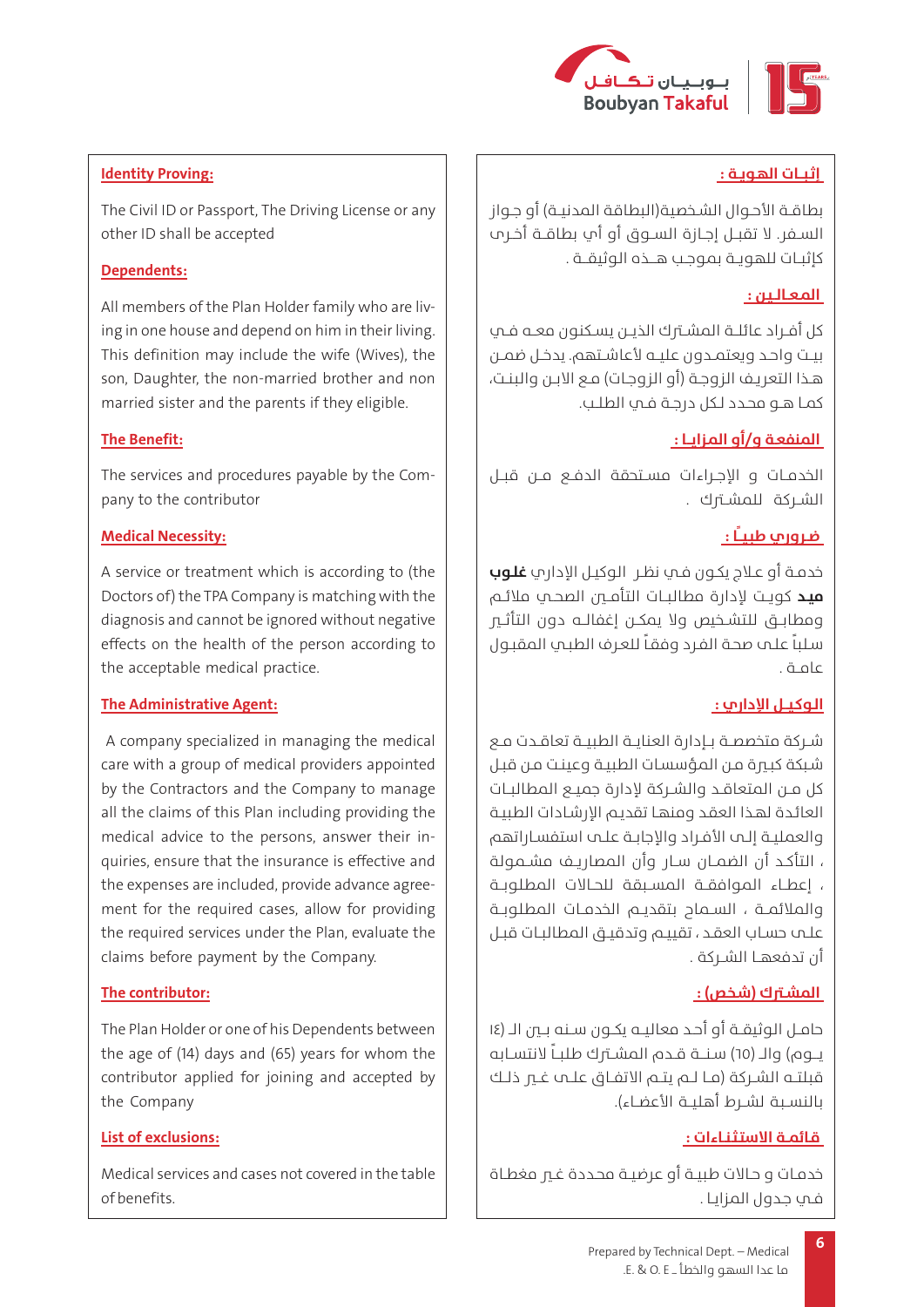

#### **طـبـيــب :**

حامـل شـهادة بالطـب مـع ترخيـص رسـمي يخولـه فحص األشــخاص ووصــف العــاج الطبــي المناســب لهــم كمــا هـو محـدد فـي قوانـي البلـد الـذي منحـه الـترخيص.

## **الحــاالت السـابـقـــة :**

الحـالات الطبيــة التــي أظهــرت وجودهــا بموجـب عــوارض جعلــت الفــرد يسـعـم للحصــول علــم مشــورة أو عــلاج طبـــي قبــل تاريــخ انتســابـه ســواء كان الفــرد أو المتعاقــد علــى علــم بهــذه الحــاالت أم ال. .)برجــاء الاطـلاع علــــم التعريــف بتفاصيــل أكــــُر فــي نهايـــة القســم الرابــع)

## **مقـدمـي الخــدمـات الطـبـيـــة :**

عبـارة عامة تشـمل األطبـاء والمستشـفيات والعيادات والمراكــز الطبيــة والصيدليــات والمختــرات ومراكــز العــاج الطبيعــي وكل مؤسســة طبيــة أو شــخص يحمـل ترخيـص قانونـي لتقديـم الخدمـات الطبيـة إلـى الجمهــور .

## **المجمــوعـة )الـمشـرتك( :**

المشتركين في برنامج تكافلي .

## **الـشـــركــة :**

بــوبـيـــان للــتـأمــني التـكــافـلــي .

# **عــــــالج :**

عبــارة عامــة تســتعمل لوصــف كافــة الخدمــات و اإلجــراءات الضروريــة طبيــاً التــي يحتاجهــا الطبيــب ل تشــخيص و معالجــة حالــة طبيــة . و تشــمل التحاليــل – األشــعات –األدويــة

## **جـــراحــة :**

عمليــة تدخــل بواســطة المشــرط أو الليــزر يكــون هدفهــا تشــخيص أو شــفاء مــرض أو عطــل وتصحيحــه . المنظــار والكــي وتخطيــط الشــرايين وتفتيــت الحصـــي فـي الكليـة أو الحويصلـة المراريـة وكل مـا شـابه ذلـك مـن إجـراءات بهـدف التشـخيص تعتـر جميعهـا جراحـة .

## **فــتـرة االنـتـــظار :**

مـدة مـن الزمـن تبـدأ مـن تاريـ�خ انتسـاب الفـرد ويكـون خلالهــا الغطــاء غــي مشــمول بهــذا العقــد .

#### **:Doctor**

Holder of a University Degree in Medicine with official License to examine people, prescribe the treatment according to the laws of the Country.

## **Pre-existing cases:**

vice or treatment before the inception date of the toms and caused the person to seek medical ad-The medical cases which appeared through symp-Plan whether the person is aware of such cases or not (Please refer to the end of  $4<sup>th</sup>$  section for more (clarification

## **Providers of Medical Services:**

Includes the Doctors, Hospitals, Clinics, medical apy and each medical Institution or person who Centers, pharmacies, labs, Centers of Physiotherhas a legal License to provide the medical service to the Public

## **The Group:**

The Company, Group or individuals contributed in the Takaful Scheme

## **The Company:**

## **Boubyan Takaful Insurance.**

## **:Treatment**

nosis and treat a medical case including Lab tests, vices or procedures required by the Doctor to Diag-A general expression used for all the medical serradiology and medications

## **:Surgery**

cluding endoscopy, arteries, fragmenting stones in nose or heal a disease or cure a certain failure, in-An intervention by cutter or laser aimed to diagkidneys or gallbladder.

# **Waiting Period:**

A period of time starts from the date of the person affiliation during which the cover shall not be in-<br>cluded under this Plan.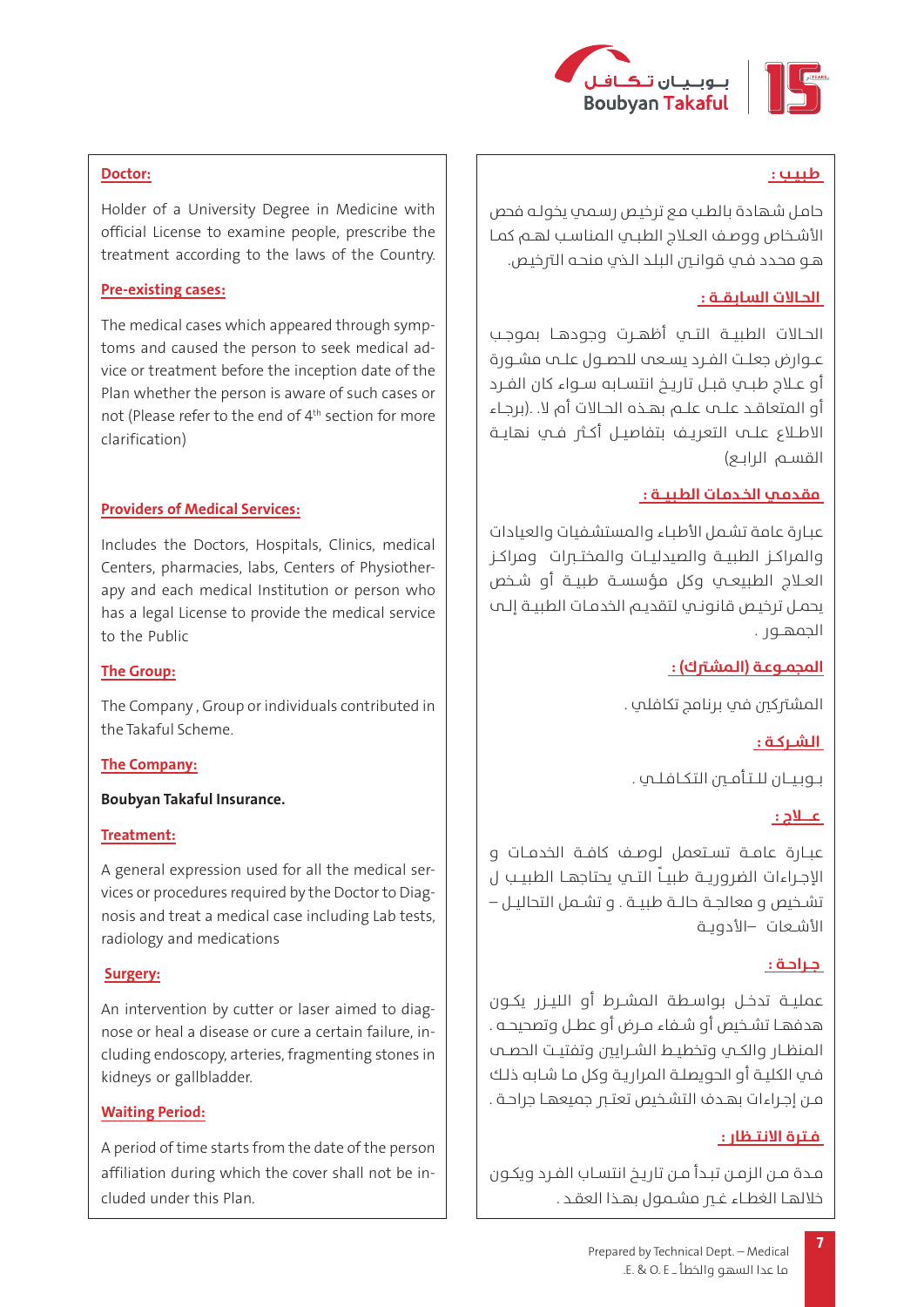

#### **بالنسبـة لحامل الوثيقة:**

إن كلمــة **»حامــل الوثيقــة«** تعنــي أنهــا تشــر إلــى شــخص قــد ذو أهليــة قــم بتقديــم طلــب للتغيطــة الت�أمينيــة وال يزيــد عمــره عــن 65 ســنة عنــد الطلــب أو خــال ســريان التغطيــة.

## **بالنسبـة للمعـالـيـن :**

إن كلمـة «مُعــال» تعنــمي أنهــا تشــي إلـــم كــل فـرد مــن أفـراد عائلـة حامـل الوثيقـة الذيـن يسـكنون معـه فـي بيــت واحــد ويعتمــدون عليــه ألعاشــتهم. يدخــل ضمــن هـذا التعريـف الزوجـة / الــزوج ( أو الزوجات ) مـع الابـن والبنـت. إن أي شـخص مسـتوف لتعريـف المعـال سـوف يكــون مؤهــلا للتأمــين وفقــا لمــا نــص عليــه جــدول الوثيقـة علـى أن يعـول ذلـك الشـخص حامـل الوثيقـة.

وعندمـا يكـون كل مـن الـزوج أو الزوجـة مقيمـن معـا إقامـة دائمـة ويتمتعـان باالشـراك بوصفهمـا حاملـي للوثيقــة فــإن األبنــاء ســوف يصبحــون مؤهلــن فقــط كمعالـن مـن قبـل الـزوج.

## **إضــافــة مـشـرتك جـديـد و تـاريـخ بـدء االشـتـراك:**

## **بالنسبـة لحامل الوثيقة:**

يبـدأ نفـاذ التغطيـة بالنسـبة لحامـل الوثيقـة اعتبـارًا من تاريــ�خ االبتــداء المحــدد فــي جــدول الوثيقــة، و ســوف تقــوم الشــركة بتزويــد المشــترك ببطاقــة الاشــتراك الصحــي مرفقــة بهــا جميــع البيانــات اإلرشــادية بمــدة أقصاهـا 5 أيـام عمـل مـن تاريـ�خ اسـتالم الطلـب، ويتـم احتســاب الاشــتراك بشـكل نســبي مــن تاريــخ بدايــة التغطيــة وحتـــم نهايــة الـوثيقــة.

## **بالنسبـة للمـعـالـيـن :**

يبـدأ نفـاذ التغطيـة بالنسـبة للمعالـن من التاريـ�خ الذي أصبــح فيــه حامــل الوثيقــة والمســئول عــن إعالتهــم مشـّرك أو فـي التاريـخ الـذي اكتسـبوا فيـه لأول مـرة صفـة معالـن حيـث هــم مــن :

الزوجة/الزوجــات الشــرعيات لحامــل الوثيقــة أو الــزوج الشـرعي بعقـد زواج شـرعي معـرف بـه ويقـل عمـره عـن 65 سـنة.

األطفــال الذيــن تزيــد أعمارهــم عــن 14 يــوم أو خــارج المستشـف الــذي تمــت فيـــه الــولادة أبهمــا يأتــي الحقـًـا، أو تحـت عمـر18 سـنة، ويعيـش مـع حامـل الوثيقـة فــي منــزل الأســرة، أو يغيــب لحضــور الدراســة فقــط أو السـفر الطـارئ الـذي ال يقصـد منـه االقامـة المسـتمرة.

## **القـسـم الثاني: أهـلـيـــة األعـضــــاء Members of Eligibility :Section Second**

#### **The Plan Holder**

Plan Holder, means that it refers to a person who has the capacity to apply for insurance coverage and is not more than 65 years old upon request or durig the coverage's validity.

## **The Dependents**

The Dependent, means that it refers to every member of the policyholder's family who live with tenance. Included within this definition the wife him in one house and depend on him for their sus-/ husband (or wives) with the son and daughter. dent will be eligible for insurance according to Any person who meets the definition of a depenwhat is stipulated in the policy schedule, provided that the person who is the holder of the policy is dependent. And when both the husband or wife are residents together and as policy holders, the children will only become eligible as dependents by the husband.

## Addition of new contributor and the date of inception:

## **For Plan Holder:**

The effective cover for the Plan Holder starts from the inception date of the Plan table, the addition shall be subject to the Company's agreement.

## **For Dependents**

The effective cover for the Dependents shall start er who is responsible for their support and on the from the date of the contribution of the Plan Holddate in which they acquired the capacity of Depen-<br>dents being:

The legal wife/wives of the Plan Holder or the legal husband of the female Plan Holder under the age 65. of

Children whose age are above 14 days or out of the der 18 years and lives with the Plan Holder in the hospital of delivery, whichever comes later or unfamily house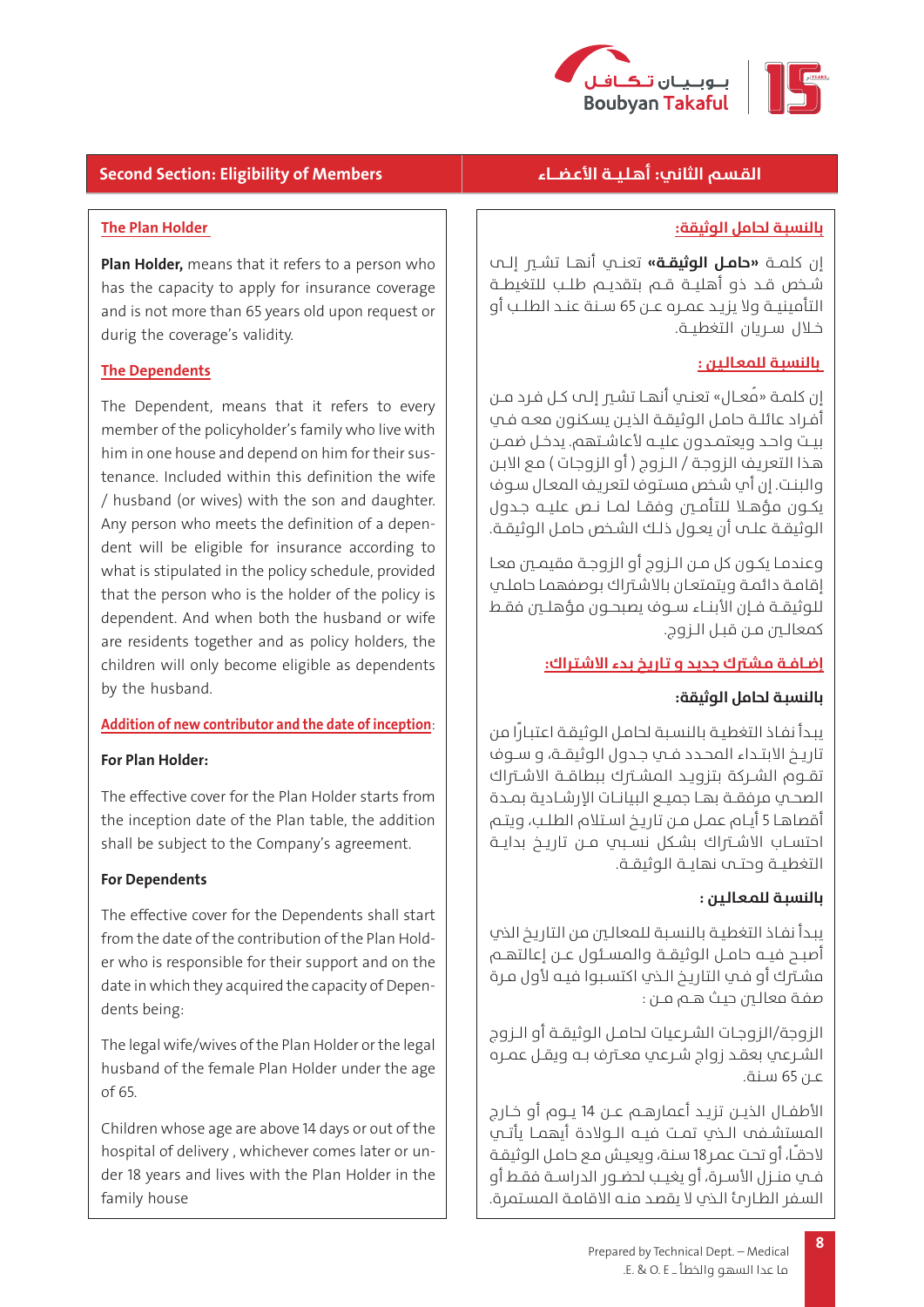

أكـر مـن 18سـنة ولكـن اقـل مـن 24 سـنة ويكـون طالبـا منتظمــا بالكليــة أو الجامعــة (بلــزم إثبــات ذلـك) ولــه نفـس مـكان إقامــة حامـل الـوثيقــة.

تغطيــة منفعــة الحمــل والــوالدة لإلنــاث تحــت فئــة األبنــاء و/أو األطفــال )Child )غــر مشــمولة فــي التغطيــة بغــض النظــر عــن عمــر الطفــل.

 **إلغـاء اشـتـراك العضـو و تاريـخ انتهـاء التغطـيــة :**

تنتهــي تلقائيــا عضويــة أي مشــرك بموجــب هــذه الوثيقــة فــي الحــاالت التاليـــة :

- 1 إذا انتهــت مــدة الوثيقــة كمــا هــي محــددة فــي الجــدول.
- 2 فـي التاريـ�خ الـذي يصبـح فيـه عمر المشـرك خمسـة وسـتـن عاما.
- 3 لــدى اســتنفاد حــد المنفعــة القصــوى الــذي تنــص عليــه الوثيقــة.
- 4 مـن التاريـ�خ المحـدد فـي طلـب اإللغـاء المرسـل مـن قبـل المشـترك.
- 5 فقــدان المعــال لصفتــه الت�كافليــة كمعــال وفقــا للتعريــف الخــاص بالمعــال، مثــال: حــاالت إلغــاء االشــراك أو الطــاق أو الوفــاة.

More than 18 years but less than 23 years, who is a regular College or University Student (should be proved).

males under child category regardless to age. The maternity benefits will not be covered for fe-

#### **Delete the Member's contribution and end of cover:**

matically ends under this Plan in the following The membership of any contributors shall auto-:cases

- 1 If the Plan period expires as provided in the table.
- 2 On the date in which the contributors reach 65 years of age.
- 3 Upon exhaustion of the max benefit limit of the .Plan
- 4 From the date provided in the cancellation Form sent by the Plan Holder
- dent such as canceling the divorce or death. 5 - If the dependent lost his eligibility as Depen-

ment or change unless both parties agree on the All the below conditions are not subject to comchange of any of the Provisions clearly under the covers item and the special Conditions :-

## **:Effectiveness**

ul Benefits provided to the contributors. The Plan This Plan represents the basic limit of the Takafshall not be effective unless it is proved so in the table of benefits signed by an official Plan Holder. No addition to the Plan shall be effective unless it is included in an attachment signed by Plan Holder.

## **Cancellation of Agreement:**

At any time during the period of cover and base on reasonable reason, either party may cancel the

## **القسم الثالث: الـشـروط الـعــامــــة Terms General :Section Third**

**جميــع الشــروط الــواردة أدنــاه هــي شــروط غــر قابلــة للنقـد أو التغـر مـا لـم يتفـق الطرفـان علـى تغـر أي بند مـن البنـود و يـدون بشـكل واضـح فـي بنـد التغطيـات و الشـروط الخاصـة سابقـ ًـا -:**

## **إثـبــات ســريـان المفعــول :**

تمثــل هــذه الـوثيقــة الحــد الأساســي مــن المزايــا الت�كافليــة المقدمــة للمشــركني. ولــن ت�كــون هــذه الوثيقــة ســارية المفعــول مــا لــم يثبــت ذلــك بجــدول مزايــا موقــع عليــه مــن حامــل الوثيقــة مخــول رســميا مــن الشــركة كمــا ولــن يســري مفعــول أي إضافــة عليهــا إلا إذا أثبـت ذلـك بملحــق موقــع مــن حامــل الوثيقــة أو مخــول رســميًا.

## **إلـغــاء الـوثيقـــة :**

يجـوز ألي طـرف إلغـاء الوثيقـة بموجـب توجيـه إخطـار مدتــه )60( يومــاً إلــى الطــرف اآلخــر ويصبــح اإللغــاء نافــذاً فــي اليــوم الــذي يلــي مباشــرة آخــر يــوم مــن مـدة الإخطــار والــذي يصبــح تاريــخ الإلغــاء.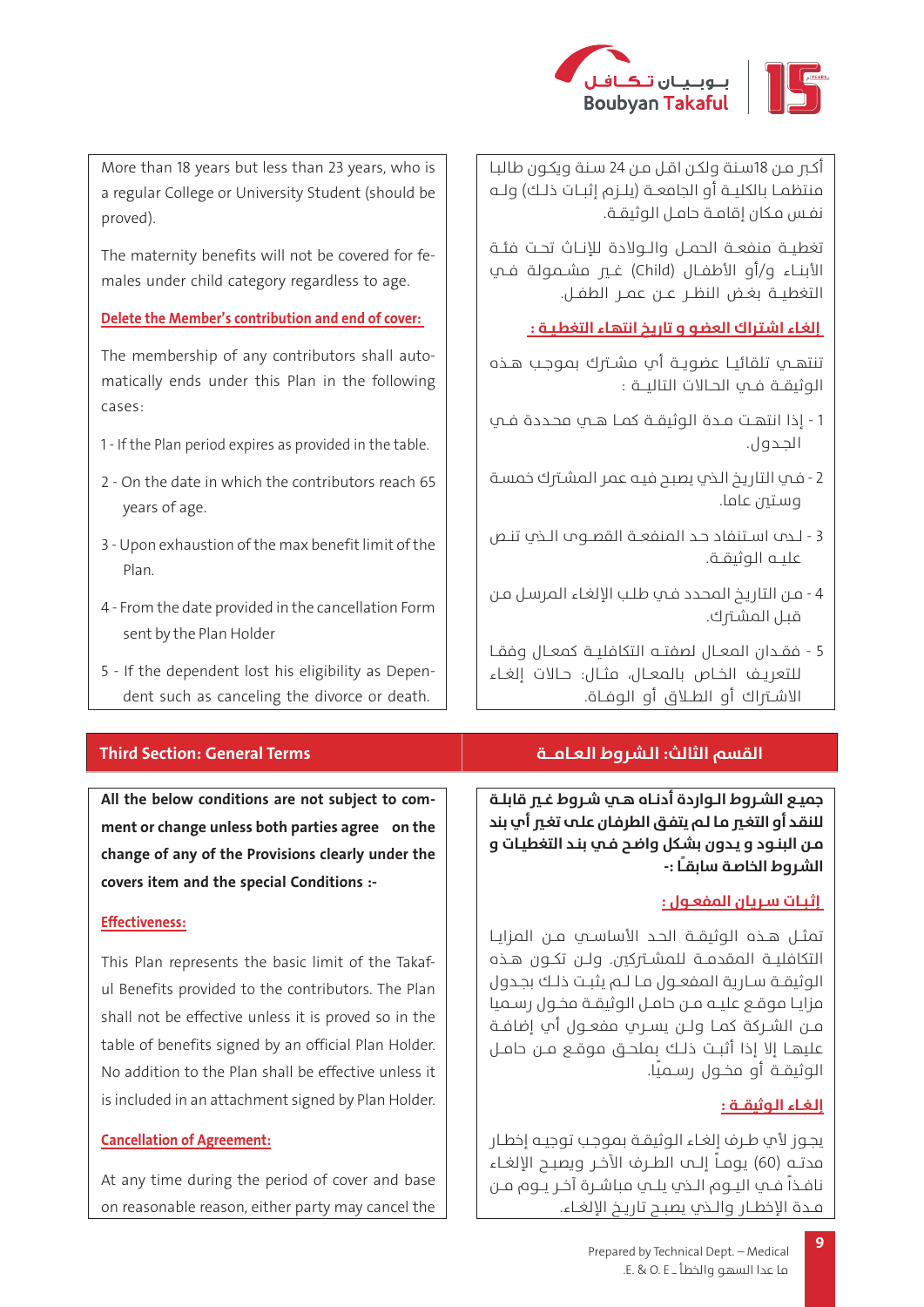

لــن ت�كــون الشــركة مســئولة عــن أي مصاريــف متَ�كبــدة بتاريــ�خ اإللغــاء أو بعــده حيــث يتوجــب إعــادة كافــة البطاقــات إلــى الشــركة و يتــم اإللغــاء باحتســاب مبلــغ الاشــتراكات المرتجـع علـــم أســاس نسـبة المـدة المتبقيــة إلــى مــدة التغطيــة المبينــة فــي جــدول المزايــا.

للشــركة الحــق فــي إنهــاء الـوثيقــة فــي حــال الإخـلال بتطبيـق شـروط التعاقـد والمتفـق عليهـا فـي عـروض الأسعار وخصوصًا عـدد المشتركين المتوقع دخولهم بالتغطيــة تحــت هــــذا الربنامــج، بشــرط إخطــار الشــركة قبـل فسـخ العقـد بأسـبوعني ومنحـه مهلـة أسـبوعني إلزالــة الخلــل، وفــي حــال عــدم التــزام بتطبيــق تلــك .<br>التعديــلات يحـــق للشــركة الغــاء الـوثيقــة.

ال يتوجــب إرجــاع أي جــزء مــن مبلــغ االشــراك العائــد إلـى أي مشـرك لـم تعـاد بطاقتـه إلـى الشـركة أو أي مشـرك اسـتفاد سـابقاً مـن المزايـا و التغطيـات سـواء عــن طريــ�ق اســتخدام البطاقــة بالمستشــفى أو عــن طريـــق الدفــع و الإســـت داد.

#### **الـوكـيــل اإلداري و إدارة المطالـبــات الطـبـيــة :**

يوافــق الطرفــان علــى ت�كليــف غلــوب ميــد كويــت لإدارة مطالبــات التأمـــن الصحــب بــإدارة المطالبــات الناشـئة عـن هـذه الوثيقـة. لهـذا الغـرض زودت غلـوب ميــد كويــت إلدارة مطالبــات الت�أمــن الصحــي، فمــن أجــل الحصــول علــى أي عــاج ضمــن شــبكة مقدمــي الخدمــات الطبيــة المحــددة فــي هــذه الوثيقــة (والمسـماة بالشـبكة) بتوجب علـم المشـترك إظهـار بطاقتــه مصحوبــة بإثبــات هويــة وتوقيــع اســتمارة المطالبــة عندئــذ يتلقــى هــذا الفــرد كافــة الخدمــات الالزمــة والمضمونــة دون أن يطلــب منــه دفــع أي كلفــة باســتثناء مبلــغ التحمــل أو نســبة المشــاركة أو المصاريــف الغــر مغطــاة إن وجــدت . وبعــد انتهــاء العــاج يقــوم المرفــق الطبــي بمطالبــة الشــركة مباشــرة بواســطة غلــوب ميــد كويــت إلدارة مطالبــات التأمــن الصحــي لدفـع كافــة مصاريـف العـلاج مــا عــدا مــا يكــون قــد قبضــه مــن الفــرد.

فــي الحــاالت الطارئــة وغــر الطارئــة تعــوض الشــركة الفــرد كلفــة عالجــه خــارج الشــبكة بنســبة ) حســب الجـدول % ) مــن المصاريـف المتكبــدة ضمــن حــدود األســعار الســائدة فــي الشــبكة لعــاج مماثــل ، ســواء كان العــاج فــي بلــد اإلقامــة أو فــي الخــارج . وفــي جميــع الأحــوال : ـ

1( لــن يتعــدى مبلــغ التعويــض عــن كلفــة اإلقامــة اليوميـة المبلـغ المبـن فـي جـدول المزايـا للكويـت أو للخـارج حسـب الحالـة ودائمـا سـوف تطبـق نسـب

lation shall be effective on the day which follows Plan by 60 days notice to the other party. Cancelthe last day of notice. Refunded amount in case of cancellation will be calculated on prorate basis.

pany. Cancellation shall be effected by computing cause all the ID's should be returned to the Comes sustained on the date or after cancellation be-The Company shall not be liable for any expensthe returned contribution amount on the basis of the balance of the remaining period of the Cover-<br>age under table of benefits.

No refund will be applied in case that the insured igibility within this insurance program either member had utilized any benefit during his elthrough direct billing or reimbursement.

#### **The Third Party Administration / Claims management:**

ny to manage the Claims which arise out of this Both parties agreed to entrust GlobeMed Compa-Plan. For this purpose GlobeMed Company was provided, in order to have any treatment within the providers of medical services under this Plan (the network). The Contributor should present his ceive all the necessary services without paying any ID and sign the claim sheet, and then he will recost except the Deductible/Co-insurance or the non-covered expenses if any.

utor the cost of his treatment outside the network In the urgent cases the Company pays the Contribing prices whether the treatment is in the Country at (as table %) of the expenses within the prevailof Residence or abroad. In all cases:

1) The amount of claim shall not exceed the cost fits for Kuwait or abroad according to the case. of daily stay as mentioned in the table of Beneply on each claim for emergency medical ex-<br>penses only. The Deductible/Co-insurance shall always ap-<br>ply on each claim for emergency medical ex-The Deductible/Co-insurance shall always ap-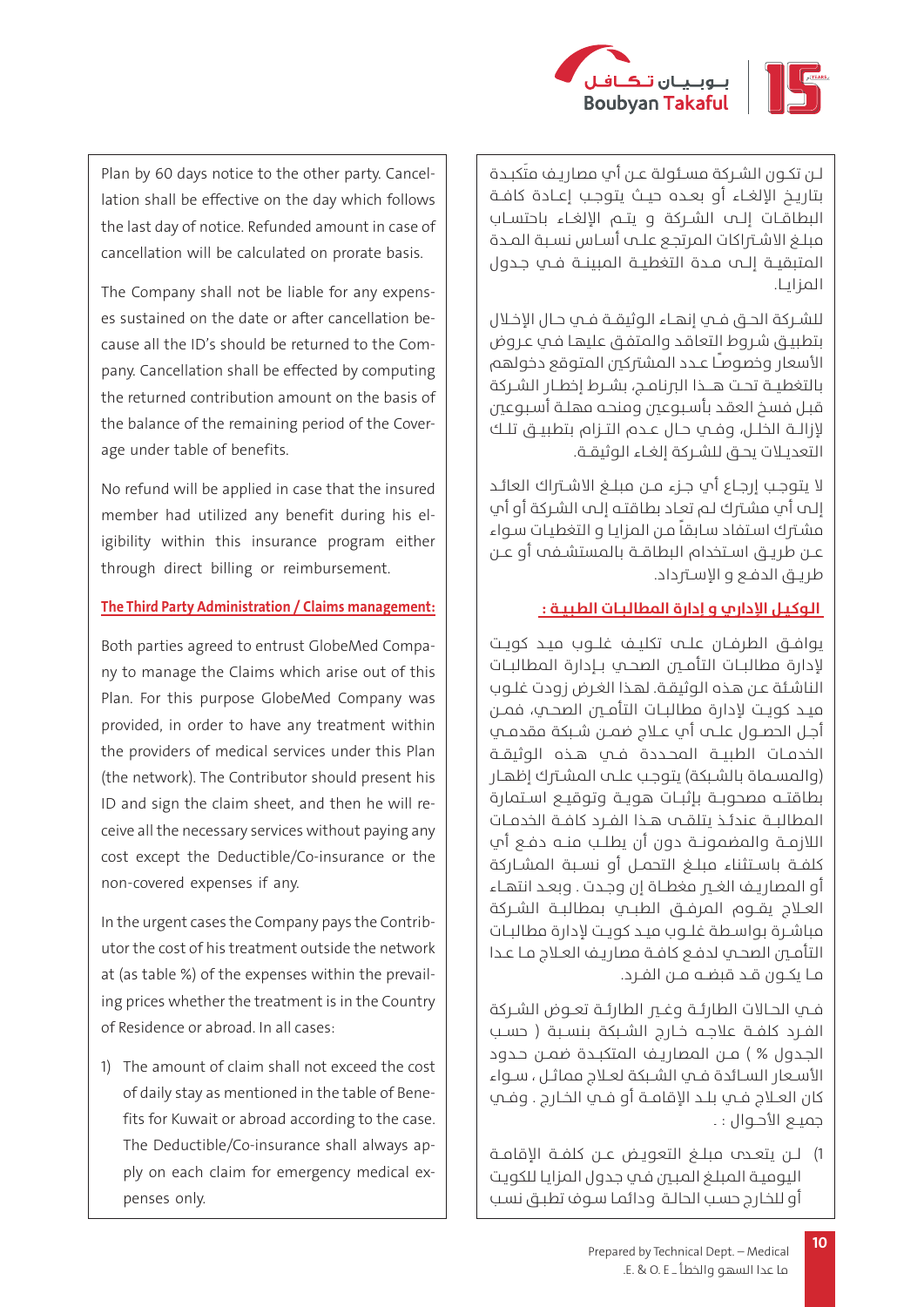

التحمــل علــى كل مطالبــة نقديــة لمصاريــف طبيــة طارئــة فقــط .

- 2( يجــب تقديــم إثبــات خطــي بالمطالبــة إلــى الشــركة قبـل انقضـاء )60( يومــاً داخـل الكويـت و )90( يومــاً خارج الكويت أو قبـل تاريخ نهايـة الوثيقـة أيهمـا أقــرب ، منــذ تاريــخ بــدء العــلاج تحـت طائلــة إبطــال المطالبـة مـا لـم يقـدم الفـرد برهانـاً بأنـه لـم يكـن ممكـن منطقيـاً المطالبـة ضمـن المهلـة المذكـورة وبـأن المطالبـة قدمـت حالمـا أصبـح ممكـن منطقيـاً تقديمهــا.
- **3( لشــركة بوبيــان للت�أمــن الت�كافلــي الحــق بتحويــ�ل المشـرك )المريـض( ألخـذ رأي طبـي آخـر مـن طبيـب و مرفــق طبيــة مختلــف لغايــات الت�أكــد مــن صحــة التشــخيص و اإلجــراء الطبــي المطلــوب لــه.**
- 4) يجــب أن يحتــوي الإثبــات بالمطالبــة علــي الفواتــم المفصلــة وإيصــالات الدفــع الأصليــة ، وعلـــص التقاريـ�ر الطبيـة الكاملـة التـي تصـف بدقـة الحالـة الطبيــة التــي اســتوجبت العــاج الطــارئ ، وعلــى النتيجـة األصليـة للفحوصـات كافـة ، وعلـى وصفـة الطبيــب لألدويــة . إن االتصــال بــ غلــوب ميــد كويــت لإدارة مطالبـات التأمـين الصحـي عندمـا يكـون ذلـك ممكنـاً يسـهل الأمـور لدرجـة إرسـال اسـتمارة إلــم المرفــق الطبــي إلكمالهــا والموافقــة عليهــا بينمـا يكــون العــلاج مســتمراً .
- 5) يتم تصفيـة المطالبـة الطبيـة المطلـوب التعويض عنهــا بحسـب الأسـعار الرائجــة و المعقولــة فــي المرافق الطبية المعتمدة )و التي تحددها شـركة التأمــين و الوكيــل الإداري) بعــد خصــم كل مــا هــو حـق للشـركة مـن مبلـغ التحمـل و نسـب المشـاركة بالدفـع و يكـون االسـرداد بالدينـار الكويتـي فقـط ويعتمـد سـعر صـرف العمـات بحسـب أسـعار الصرف المعتمــدة مــن البنــك المركــزي الكويتــي وبشكـــل يـومــي
- 6( ن التــزام الشــركة تحــت أي ميــزة هــو محــدود بالمبلــغ المبــن لهــذا الغطــاء فــي جــدول المزايــا أمـا الحـد الأقصـم العـام لـكل مشـترك فـي السـنة المبــن فــي جــدول المزايــا فهــو يمثــل الحــد األقصــى لكامــل التــزام الشــركة عــن كل مشــرك تحــت كل التغطيــات خــال مــدة االشــراك إذا كانــت ســنة كاملــة ونســبياً إذا كانــت أقــل مــن ســنة .

توفـر **غلـوب ميـد** كويت إلدارة مطالبات الت�أمني الصحي خـط هاتفـــي ارضــي داخـل الكويــت لتقديــم خدمــات المسـاعدة للحصـول علــم المطالبــات والاستفسـارات العامــة 24 ســاعة/ 7 أيــام باألســبوع.

mitted to the Company before 60 days out/ A written evidence of the Claim should be subinside Kuwait and/or before the date of expiry of insurance Plan, whichever is sooner before abroad from the date of starting the treatment under the penalty of ignoring the claim if the member failed to provide evidence that he was not able to claim within the agreed period.

- 2) The claim evidence should include the original ical Reports which describe the medical case invoices and payment Receipts, and full medwhich required the urgent treatment, also the original result of the tests, the Doctor's prescription. Contacting GlobeMed Company when possible shall make things easier up to sending the sheet by Fax to the Medical Center.
- able and customary charges (as detected by sated shall be settled according to the reason-3) The Medical claim which should be compenthe insurance company or TPA) in the approved medical Centers after Deductible/Co-insurance of any right to the Company of the bearing, and the Percentage of contribution. Recovery is by Kuwaiti Dinar only according to the exchange rate of CBK.

ble of Benefits whereas the Max Limit in the year ited to the agreed amount of the Cover in the ta-The Company's liability under any benefit is limshown in the table of Benefits represents the max, **Obligation of the Company for each Contributor** under all covers during the period of Contribution.

# **The Contributor and The Company Undertakes To** Pay Compensation For All Payments Regarding: (Expenses related to:)

ments which exceed the limit of Plan cover A. The non-eligible medical expenses and paywhich were paid by the Contributor during his visits to the Medical Centers.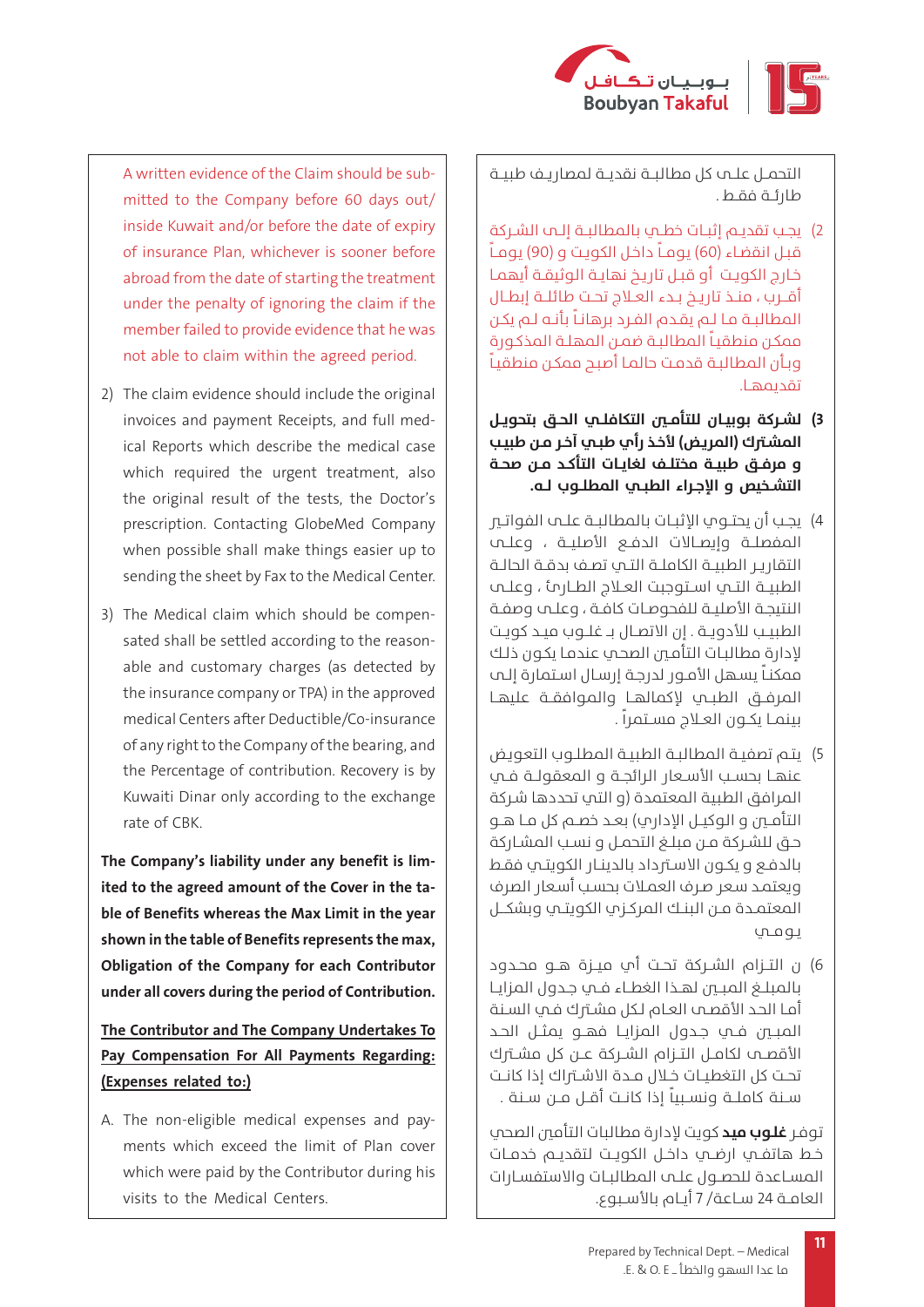

## **يتعهــد المشــرك بالتعويــض عـــن كـــل مــا تــم دفعــه بالنســبة إلــى : ـ**

- المتعاقـد بموجـب الوثيقــة مسـئول عــن جميـع المطالبــات المدفوعــة مــن قبــل الشــركة ألي مــن الجهــات الطبيــة عــن مراجعــة أي مــن المشــمولني بالتغطيـة فـي الحـاالت التاليـة: الزيـادة عـن حـدود المنافـع المقـررة للفـرد، العـلاد لحـالات مسـتثناة مـن التغطيـة الت�أمينيـة، المطالبـات مـن قبـل أعضـاء غـم مسـتحقـن للتغطيـة، الاسـتخدام الغـم قانوني لبطاقــات العضويــة، قيمــة التحمــات والمشــاركة بالدفـع، المطالبـات مـن قبـل أعضـاء فـي أي فـرة ت�كــون فيهــا أقســاط الت�أمــن غــر مدفوعــة.
- أي مطالبـة اسـتخدمت فيهـا طـرق وأدوات الغـش واالحتيــال مــن قبــل المشــرك أو أي شــخص ينــوب عنــه للاسـتفادة مــن الـوثيقــة. ويوافــق المشــترك فـي مثـل هـذه الحـاالت على حرمان الفـرد ومعاليه مـن » تسـهيل الخدمـات » وذلـك بإعـادة بطاقاتهـم إلـى الشـركة ويـرك القـرار عندئـذ لتقديـر المشـرك باتخـاذ أجـراء إداري آخـر بحـق هـذا الفـرد.

## **الحلـول فـي الحـقــوق :**

علـم المشـّرَك أو العضو(شـخص) أن يتعـاون ويسـمح بالقيـام، علـى نفقـة الشـركة باألعمـال الضروريـة التي تطلبهـا الشـركة فـي حـدود المعقـول بقصـد تعزيـ�ز أيـة حقـوق أو مطالبـات أو تعويضـات قانونيـة مـن الغـر.

يحـق للشـركة ، - ويجب أن تـتاح لهـا الفرصـة - ، مـن خلال حهــة طبيــة معتمــدة ، فحـص العضو(شـخص) الــذي قدمـت بشـأنه مطالبـة عـن نفقـات قابلـة لالسـتعاضة علــى حســابها بحــد أقصــى قــدره مرتــان ، وذلــك خــال سـتين يومــا مــن تاريـخ تسـلم المطالبــة .

## **سقوط الحق في المطالبة :**

**يســقط الحــق فــي المطالبــة المرفوضــة اذا لــم يتــم رفــع دعــوى خــال 3 أشــهر مــن تاريــ�خ رفضهــا.**

## **اخـتـيـار القــوانـيـن :**

تخضـع هـذه الوثيقـة للقانـون المتبـع بدولـة الكويـت و بمـا ال يخالـف أحـكام الشـريعة اإلسـامية .

## **تغـيـيــر القـوانـيــن :**

تحتفــظ الشــركة بحقهــا بالمفاوضــة علــى شــروط الوثيقــة إذا صــدر خــال مــدة التغطيــة أي تعديــل فــي القانــون أوجــد تضاربــاً فــي المصالــح عنــد تطبيــق تلــك الشــروط .

## **الضـرائـب والـرســوم :**

ception acts by the Contributor to have the B. Any Claim which utilized fraudulence and detributor agrees to deprive the person from the benefits of the Plan. In such cases the Con-"Services" by handing back their Cards to the .Company

## **Rights Subrogation:**

The Contributor should Cooperate and allow, at the Company's expense to carry out the necessary able limits to enhance any rights, claims or legal works required by the Company within the reason-.compensations

The company may, and it should avail the chance, through an approved medical entity to examine the Member for whom the Claim was submitted for two times during 60 days from the date of re-<br>ceiving the Claim.

## **Time Prescription:**

The right in the rejected claim shall elapse if it was not transferred to arbitration within 3 months of rejecting it.

## **Selection of Laws:**

The Company reserves the right to negotiate the er, any law was issued which may be in conflict of conditions of the Plan if, during the period of Covthe interests when applying the Conditions.

## **Taxes and Fees:**

If any Taxes or Fees imposed by the government um and the company has the right to collect these or the regulator, it would be added on the premifees retroactively if needed

## **Renewal of Contributions:**

The Company reserves the right to increase the amount of contributions upon renewal /amend-<br>ing the Plan terms or non-renewal.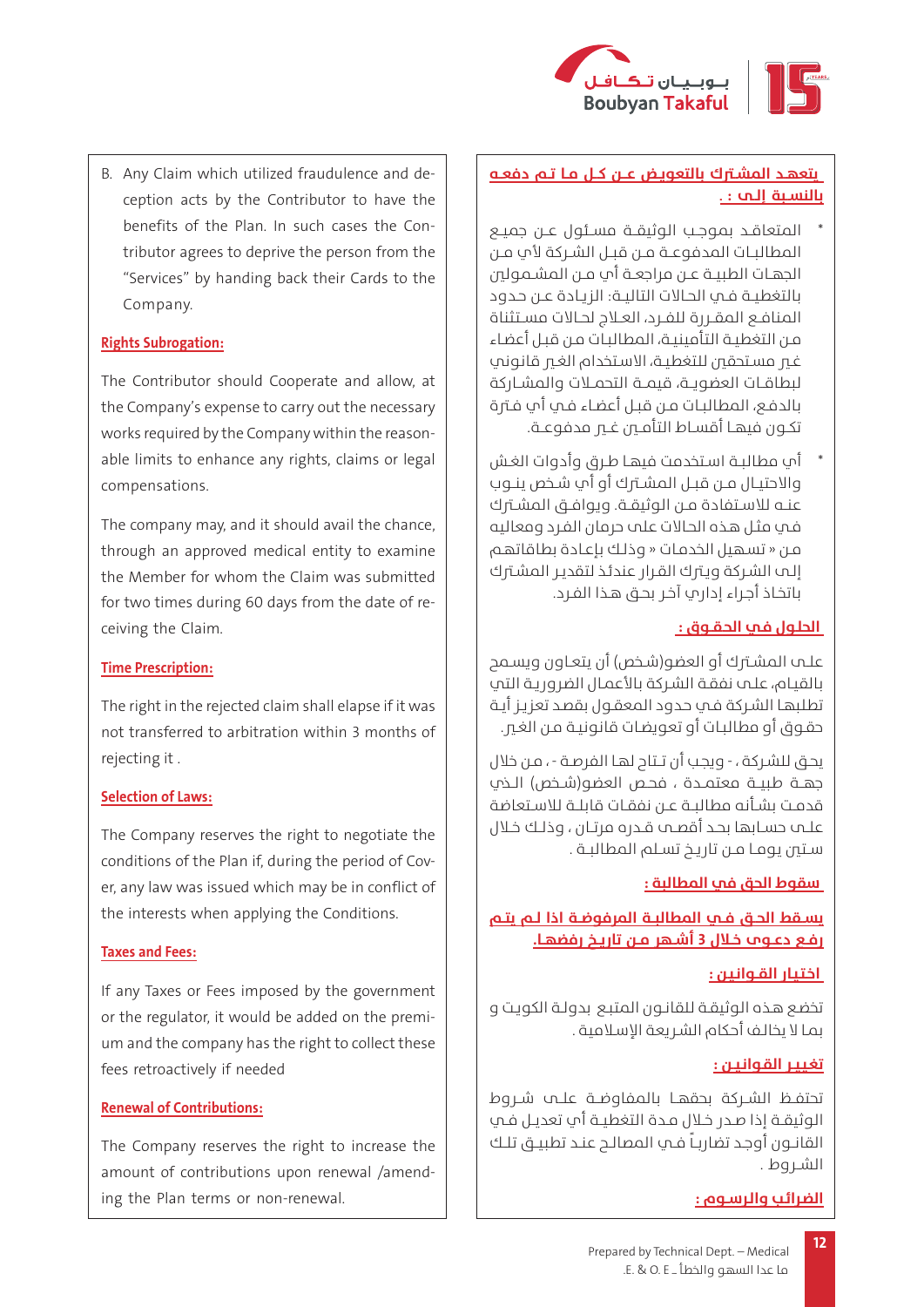

فـي حـال إقـرار أي نـوع مـن الرسـوم أو الضرائـب مـن قبـل الحكومـة أو المشـرعني سـيتم إضافتهـا للقسـط ، و للشـركة الحـق فـي تحصيـل هذه الرسـوم أو الضرائب بأثـر رجعـي إذا لـزم األمـر

## **تجـديد االشـرتاكـات عـند التجـديـد :**

للشـركة الحـق فـي رفـع قيمـة مبلـغ االشـراكات عنـد التجديـد و/ أو تعديـل بنـود الوثيقـة شـريطة موافقـة المشـرك خطيـا علـى ذلـك ، أمـا فيمـا يخص عـدم تجديد الوثيقـة فيجـب علـى شـركة الت�أمـن إعـام المشـرك خطيـاً قبـل 30 يـوم مـن تاريـخ انتهـاء العقـد .

# **األخــطاء الطـبـيــة :**

الشــركة لــــن تكــون مسـئولة عــن أي خطــأ طبــي مقصــود أو غــي مقصــود أو إهمــال ناتــج عــن طبيــب معالـج ، ممـرض ، صيدليـة أو مرفـق طبـي سـواء فـي المرافـق الطبيـة المعتمـدة أو خـارج الشـبكة فـي أي حـال مــن الأحــوال .

# **النفـقات الطبـيـة القابلـة للتعـويـض :**

مســؤولية الشــركة تقتضــي تغطيــة المزايــا للخدمــات الطبيــة المغطــاة خـلال فــترة سـريان الـوثيقــة الـمحـدد فـي جـدول المزايـا ، أي نفقـات تدفـع أو تؤخـذ مـن قبل المشـرك سـواء فـي المرافـق الطبيـة المعتمـدة أو خارجهـا و ت�كـون غـر مغطـاة أو زادت عـن حـدود المزايـا المغطـاة لـه خـال مـدة سـريان الوثيقـة فإنهـا واجبـة الدفـع مــن قبــل المشــترك و لشــركة الـتـأمـــين الحــــق فــي المـطالبــة .

أنــت مشــمول بالمزايــا المطبقــة علــى الوثيقــة التــي اخترتهــا. تخضـع هــذه المزايــا لشــروط واسـتثناءات الوثيقــة. يرجــى قــراءة مــا يلــي بعنايــة.

## **شروط المنافع:**

ســوف تقــوم الشــركة بدفـع التكاليــف حتـــم المبلــغ المحـدد فـي جـدول المزايـا فـي حالـة تعـرض الشـخص المشــترك لإصابــة حســدية عرضيــة أو مــرض مغطــي خـال سـريان الوثيقة فيما يتعلـق بالنفقات المعقولة والمتعــارف عليهــا والتــي يتــم ت�كبدهــا بالضــرورة للعـاج، وذلـك حتـى تاريـ�خ إنتهـاء تغطيـة الوثيقـة و / أو حـذف الأشـخاص المشــتركبن مــن الـوثيقــة.

مــا لــم يكــن المشــرك فــي المستشــفى ويتلقــى العــاج الــازم، حتــى الخــروج مــن المستشــفى أو بحــد أقصـى أسـبوعـن. مـع مراعـاة الحد الأقصـى الاحمالـي

The company shall not be liable for any willful or non-willful medical mistake or omission by the Doctor, Nurse, pharmacy or the approved medical Utility or those out of the network.

## **The Eligible Medical Expenses:**

The Company's liability is to cover the benefits of the medical services during the effective period of utor whether in the approved medical Clinics or fore any amounts paid or received by the contribthe Plan as provided in the table of Benefits, thereits of the covered services should be paid by the outside, which are not covered or exceeds the lim-.contributor

## **القسم الرابع: شـروط المنافع Terms Benefits :Section Forth**

You are covered for the benefits applicable to your chosen policy. These benefits are subject to Policy Conditions, Benefit Terms and Benefit Exclusions. Please read the following carefully.

## **Benefit terms:**

We will pay costs up to the amount specified in the Table of Benefits in the event of an insured person sustaining accidental bodily injury or contracting illness during the policy year in respect of expenses which are reasonable, customary and necessarily incurred for treatment but our liability in respect tion of cover of the policy and/ or the deletion of of all claims will cease immediately upon terminainsured persons from the policy.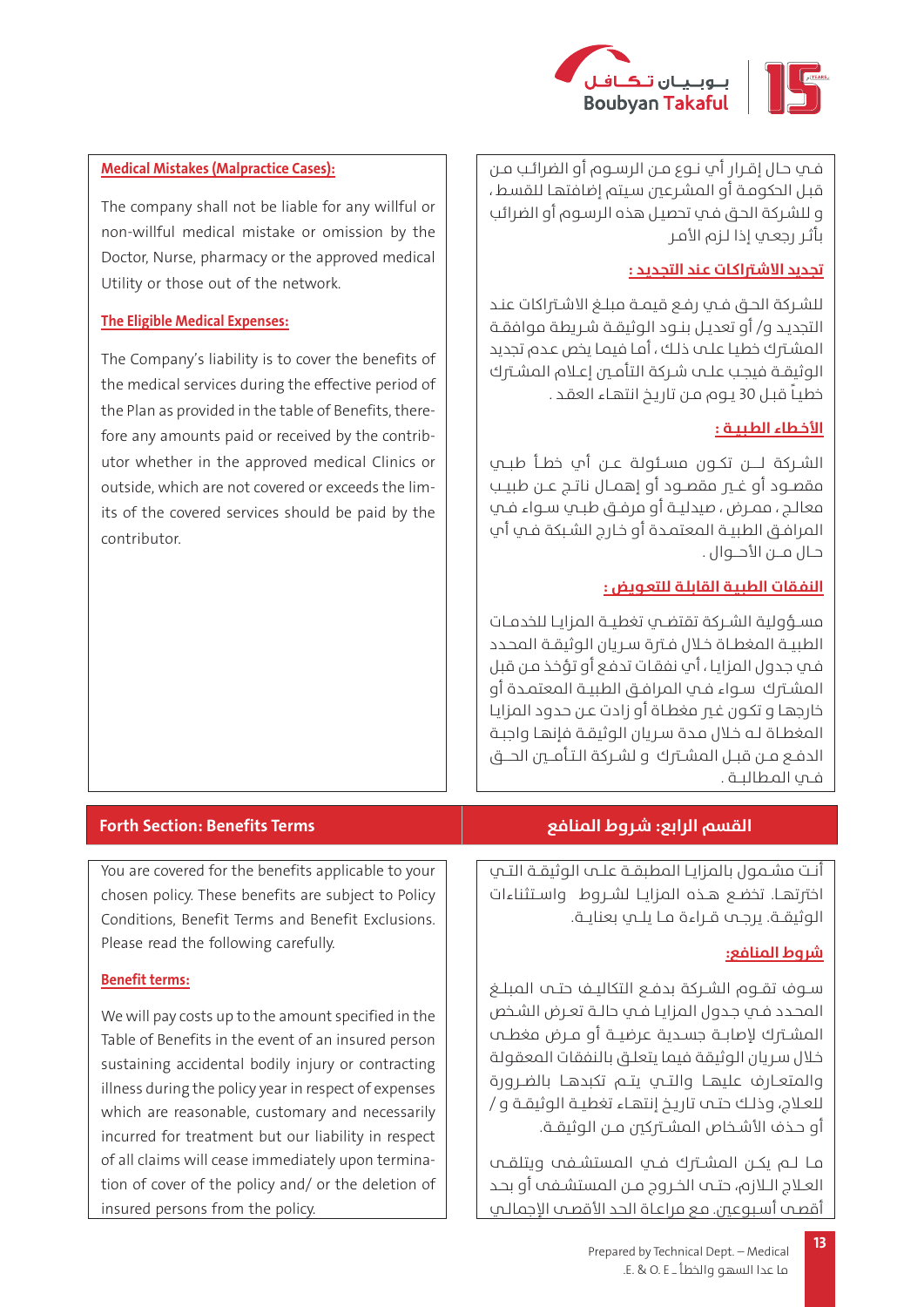

كمــا هــو محــدد فــي جـدول المزايــا لــكل مشــترك، وتقتصـر حـدود المزايـا المتاحــة خـلال سـريان الـوثيقــة علــى جــدول المزايــا المتفــق عليــه.

- ش.م1- يجــب أن يتــم تقديــم جميــع الخدمــات الطبيــة والعلاجـات مــن قبــل الممارســـين الطبيـــين أو المتخصصــين أو الاستشــاريـين أو أطبــاء األســنان لغــرض وحيــد هــو عــاج الحــاالت الطبيــة أو تخفيفهــا بشــكل فعــال أو جوهــري.
- ش.م-2 يقتصــر غطـاء الإقامــة داخـل مقــدم الرعايــة الطبيـة علـى غرفـة خاصـة عاديـة، بمـا فـي ذلــك توفــر الســري�ر ووجبــات والخدمــات العامــة للغرفــة. لا تُدفــع رســوم الأغــراض الشــخصية مثــل المكالمــات الهاتفيــة أو الصحــف أو وجبــات الضيــوف أو مســتحضرات التجميـــــــ
- ش.م-3 مرافقــة الـوالديــن: تقــوم الشــركة بدفـع تكاليـف الإقامــة فــم المستشـفم لشـخص بالــغ (الـوالــد / الـوصــم) الــذي يرافــق مشــترك قاصــرًا أقــل مــن 16 عامًــا، أثنــاء إقامــة المريــض فــي المستشــفى فيمــا يتعلــق بعــاج طبــي مغطــى.
- ش.م4- المنافـع النقديـة لمنفعـة العيـادات الداخليـة: تقــوم الشــركة بدفــع المصاريــف المت�كبــدة النقديــة لمرضــى العيــادات الداخليــة علــى أسـاس يومـي إذا اختـار المشـرك الحصـول علــى عــاج بالعيــادات الداخليــة مــن أي مــن المستشــفيات الحكوميــة فــي دولــة الكويــت مقابــل عــاج طبــي مغطــى، ولــم تدفـع شــركة بـوبيــان للتأمــين التكافلــي أب فاتـورة متعلقــة بهــذا العــلاج.
- ش.م-5 تشــمل تغطيــة الأســنان الخلــع، والحشــوات، وعــاج أقنيــة الجــذور، وعــاج اللثــة، واستئصال الأعصاب، والأشعة السينية ذات الصلــة، واألدويــة الموصوفــة، والنظيــف )مــرة واحــدة فــي الســنة(.
- ش.م-6 الأدويــة والعقاقـــ والضمــادات الموصوفــة: تُدفــع الرســوم الطبيــة مقابــل خدمــات التمريـض والأدويــة والضمــادات الجراحيــة كجـزء مـن العـاج الـذي تغطيـه شـروط هـذه الوثيقــة وي�وصــي بــه الطبيــب المعالــج فقــط.
- ش.م7- رســوم غرفــة العمليــات والعنايــة المركــزة: يجـب دفـع الرسـوم مقابـل اسـتخدام غرفـة

Unless if the insured member is hospitalized, then it is our liability till discharge or max. 2 weeks which is even les

Subject to an overall maximum as specified in the able during the policy year under this policy shall Table of Benefits per insured person, benefits availbe limited to the agreed Table of Benefits.

- BT1- All treatment must be given by medical practitioners, specialists, consultants or Dentists for the sole purpose of curing or actively or substantially relieving medical .conditions
- BT2- Medical provider accommodation cover is ing the provision of a medical provider bed, limited to a Standard private room, includpapers, guest meals or cosmetics shall not sonal items such as telephone calls, newsmeals and house-keeping. Charges for perbe payable.
- BT3- Parent Accommodation: The Company shall pay for the hospital accommodation companying a minor below the age limit for an adult (parent/guardian) who is acof 16 years, during inpatient stay related to a covered medical treatment.
- pany shall pay Inpatient Cash benefit on a BT4- Inpatient Hospital Cash Benefits: The Comdaily basis if the insured members opt to obtain Inpatient treatment from any of the an Takaful Insurance Company didn't pay ered medical treatment and which Bouby-Government Hospitals in Kuwait for a covany invoice related to that treatment.
- BT5- Dental coverage includes Extraction, Filling, Root Canal treatments, Gum treatment, Neurectomy, related X-rays, prescribed medicines and Scaling and Polishing (once per year).
- BT6- Prescribed medicines, Drugs & Dressings: ing services, drugs and surgical dressings Medical charges shall be payable for nursas part of treatment which is covered by mended by the treating physician only. the conditions of this policy and recom-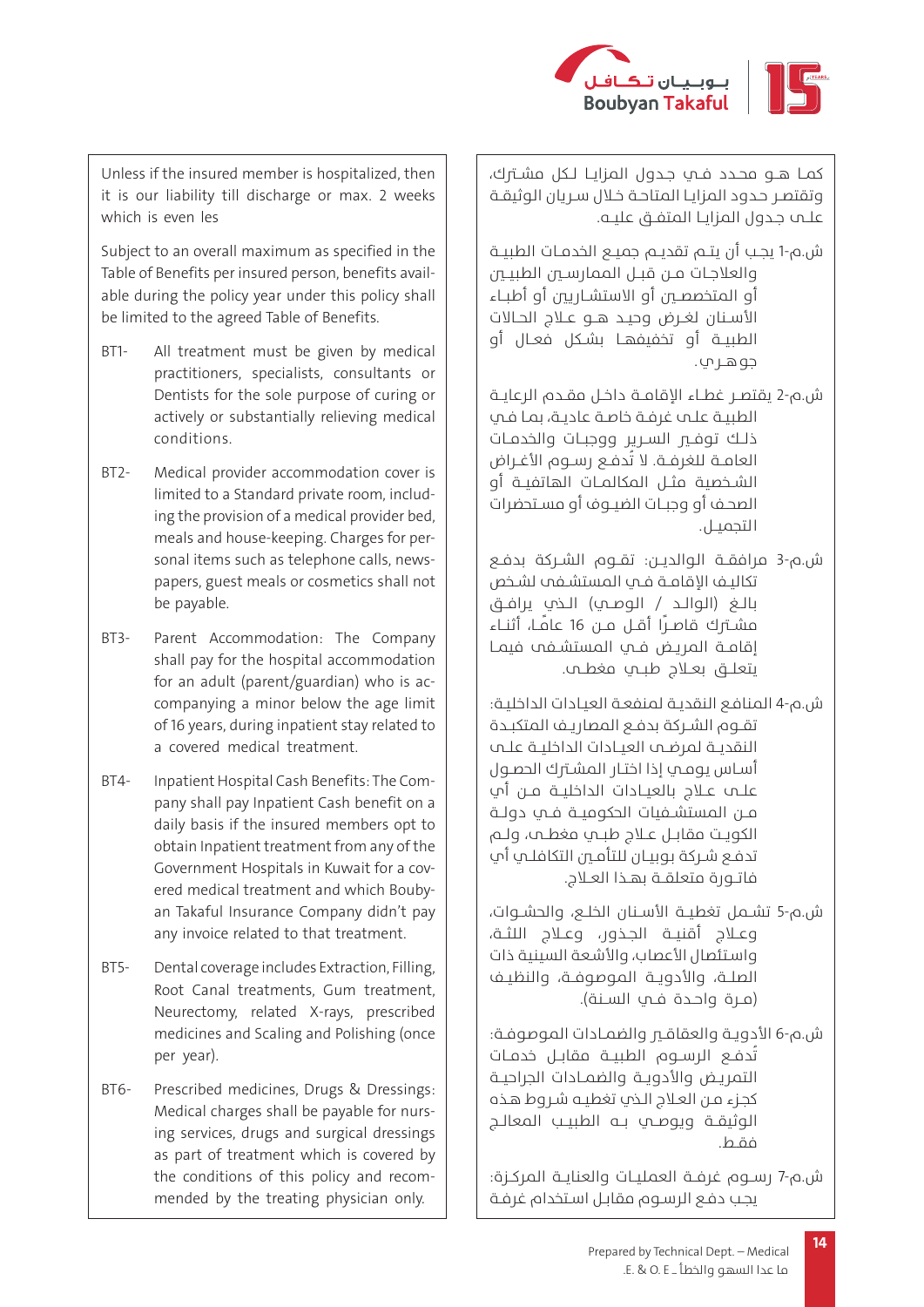

العمليــات لعــاج حــاالت العيــادات الداخليــة المشــمولني بالتغطيــة. تقــوم الشــركة بدفـع رسـوم المستشـفى للعنايـة المركـزة فـي وحـدة العنايـة المركزة أو وحـدة العالج المكثـف أو وحـدة االعتمـاد العالـي أو وحدة العنايـة بالقلـب إذا كانـت المستشـفى التـي ت�تلقــى فيهــا عالجــك مجهــزة بمثــل هــذه الوحـدة وإذا كانـت العنايـة المركـزة لضـرورة طبيــة بســبب الظــروف غــر المتوقعــة الناشــئة عــن العــاج الــذي ال يتطلــب بشــكل روتينــي العنايــة المركــزة.

- ش.م8- االختبــارات الباثولوجيــة واألشــعة الســينية .<br>والتشـخيص: يتــم تغطيــة الفحوصــات المخميــة والتصويــ الشـعاعب فقـط إذا كانــت متعلقــة بالعــاج المغطــى.
- ش.م-9 العــلاج الطبيعــمي: تُدفــع الرســوم مقابــل العـاج الطبيعـي الـذي يقدمـه المعالجـون، أثنــاء وجودهــم فــي المستشــفى، إذا كان ذلـك ضروريًـا وكجـزء مـن عـاج المرضـى في العيـادات الداخليــة. يجــب أن تتــم تغطيــة العــاج الطبيعــي الــذي يتــم إجــراؤه كعــاج للمرضـى فـي العيـادات الخارجيـة فقـط بنـاءً علــى إحالــة مــن ممــارس طبــي.
- ش.م10- مصاريــف النقــل بســيارة اإلســعاف فــي حــاالت الطــوارئ: يتــم دفــع رســوم اإلســعاف الطــارئ علــى الطــرق المحليــة، مقابـل العلاجـات المغطــاة، عندمــا يكــون مــن الضــروري مــن الناحيــة الطبيــة النقــل بواســطة ســيارة اإلســعاف المحليــة.
- ش.م-11 الحــالات الطبيــة الطارئــة: يتــم تغطيــة العــلاج خـارج دولـة الكويـت للحـاالت الطبيـة الطارئـة أثنـاء رحلـة العمـل أو اإلجـازة السـنوية لمدة لا تزيـد عــن 60 يومًــا فــي كل ســنة تأمينيــة وفقًـا لشـروط واسـتثناءات الوثيقـة.
- ش.م12- الحـاالت االختياريـة غـر الطارئـة: يشـمل عـاج الحـالات الاختياريــة خـارج دولــة الكويـت الشــرطــــن التاليـــــــن:
- أ- عندمــا ال يكــون هــذا العــاج متاحً ــا داخــل دولــة الكويــت / بلــد اإلقامــة ويكــون مؤكـد مــن قبــل أي مستشــفيــن معتمديــن داخــل الشــبكة الطبيــة المعتمــدة )مقدمــو خدمــة TPA )أو أي مستشــفي�ي فــي بلــد اإلقامــة إذا لــم يكــن ذلــك داخــل دولــة الكويــت.
- BT7- Theatre Charges and Intensive Care: ered by your membership. The Company ation theatre for in-patient treatment cov-Charges shall be payable for using an opershall pay hospital charges for intensive care in an intensive care unit, intensive therapy unit, high dependency unit or cardiac care unit if the hospital in which you receive your in-patient treatment is equipped with stances arising from treatment that does cally essential due to unexpected circumsuch a unit and if intensive care is medinot routinely require intensive care.
- ered only if related to the covered treatment. ratory and Radiographic tests shall be cov-BT8- Pathology, X-rays & Diagnostic Tests: Labo-
- BT9- Physiotherapy: Charges shall be payable for physiotherapy treatment provided by therapists, while confined in a hospital, if it is needed as part of inpatient treatment. Physiotherapy carried out as an outpatient treatment must be covered only upon a re-<br>ferral-from-medical-practitioner.
- BT10- Emergency Road Ambulance: Charges for emergency local road ambulance shall be payable, for covered treatments, when it is medically necessary to travel by local road .ambulance
- gency Medical Cases during business trip side the State of Kuwait is covered for Emer-BT11- Emergency Medical Cases: Treatment outor annual leave for not more than 60 days each insurance year subject to the terms. conditions & limitations of the Policy.
- BT12- Non-Emergency Elective Cases: Treatment wait shall be covered subject to the follow-<br>ing two conditions: for Elective cases outside the State of Ku-<br>wait shall be covered subject to the followfor Elective cases outside the State of Ku
	- a) When such treatment is not available within the State of Kuwait/ country of proved hospitals within our network residence as testified by any two appitals in the country of residence if not (TPA service providers) or any two hos-.Kuwait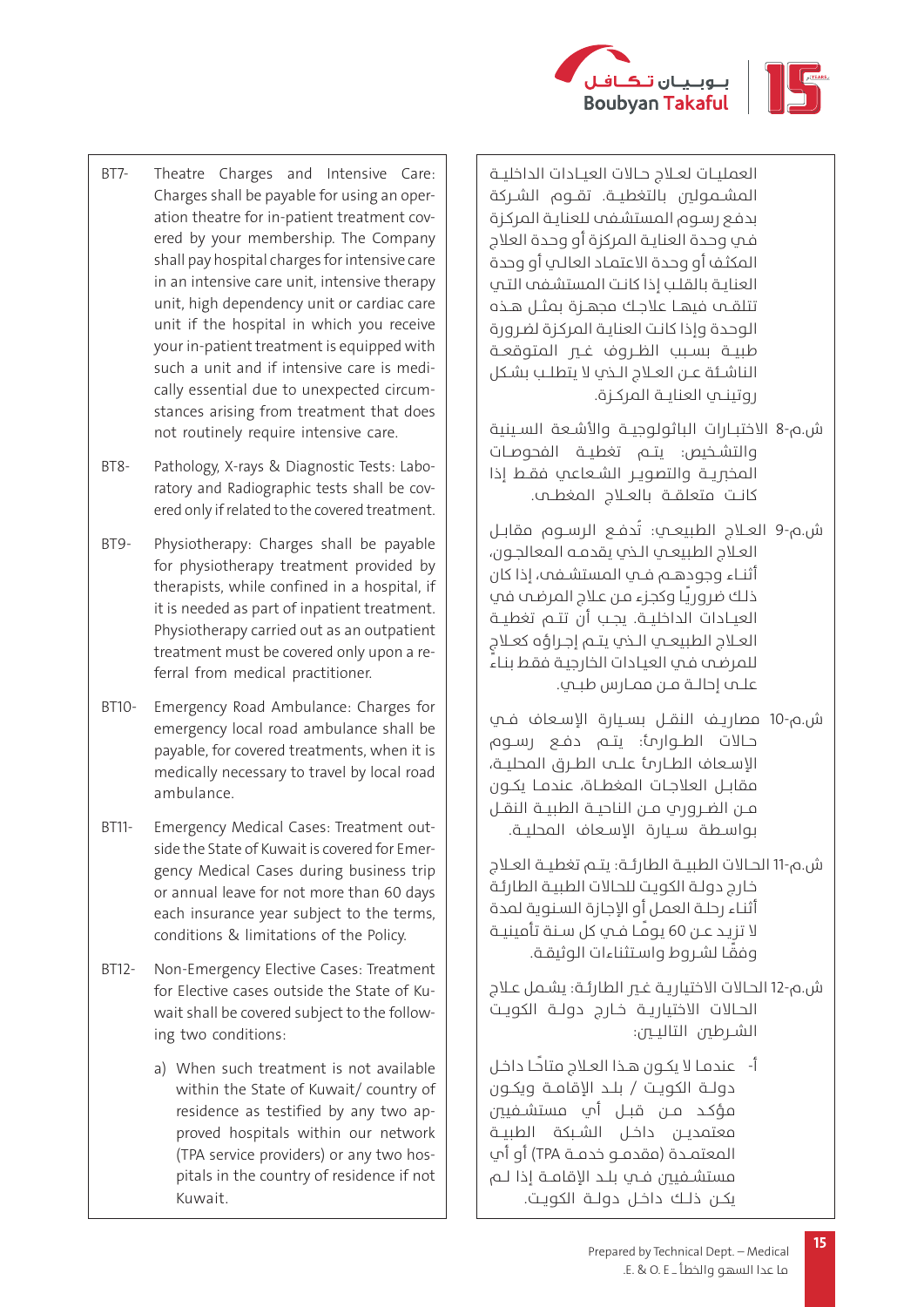

ب -يتــم الحصــول علــى موافقــة مســبقة مــن الشــركة لــكل حالــة قبــل أي عــاج. )يجـب تقديـم اسـم البلـد والمستشـفى حيــث ســيتم تلقــي العــاج والت�كلفــة التقديريــة وتقريــ�ر طبــي مفصــل إلــى الشــركة للموافقــة المســبقة).

يتــم دفــع المصــراف الطبيــة وذلــك وفقــا للأسـعار الرائجــة والمعقولــة أو المتكبــدة (أيهمــا أقــل) للإجــراءات الطبيــة المماثلــة داخــل شــبكة المرافقــة الطبيــة المعتمــدة بدولــة الكويــت.

- ش.م-13 الحــالات الطبيــة الطارئــة: يتــم تغطيــة العـلاج خـارج دولـة الكويـت للحـاالت الطبيـة الطارئـة أثنـاء رحلـة العمـل أو اإلجـازة السـنوية لمدة لا تزيـد عــن 60 يومًــا فــي كل ســنة تأمينيــة وفقًا لشـروط واسـتثناءات الوثيقـة.
- ش.م14- منفعــة الحمــل والــوالدة: لــن يتــم تغطيــة منفعــة الحمــل والــوالدة إال اذا تــم ذكرهــا فـي جـدول المنافـع وذلـك لإلنـاث مـن سـن 18 وحتــم 45 ســنة. لمعرفــة فــترة الانتظــار لتغيطــة المنفعــة يرجــى الرجــوع لجــدول المنافـع.
- ش.م15- االستشــارة بالعيــادات الخارجيــة: تدفــع النفقــات المعقولــة التــي يتــم ت�كبدهــا ويتــم تغطيتهــا بموجــب شــروط الوثيقــة بنـاءً علـى استشـارة طبيـب ممـارس مؤهـل ومعتمـد لعالـح الحالــة.
- ش.م16- التمريــض المنزلــي: يتــم دفــع رســوم التمريــض المنزلــي بعــد العــاج المغطــى بالعيــادات الداخليــة فقــط، وإذا كان:
- أ- مطلـوب ألسـباب طبيـة يحددهـا الطبيـب )بمعنــى آخــر ليــس كخدمــة منزليــة أو ألســباب اجتماعيــة(
- ب- لضــروري طبيــة (بمعنــمـــ آخــر بدونــه ســيضطر المشــترك إلــــى البقــاء فــي المستشـفم)؛ و
- ت- يبــدأ فــورًا بعــد مغــادرة المشــرك المستشــفى؛ و
- ث- يتــم توفــره مــن قبــل ممرضــن مؤهلــن، فــي منــزل المشــرك، ويتــم تتحـت اشــراف طبيـــب معتمــد.

tal where treatment would be received. ment. (Name of the Country and hospipany for each case, prior to any treatb) Pre-approval is obtained from the Comical report should be provided to the the estimated cost and a detailed med-Company for pre-approval).

Benefits shall be payable as per the usual, ing the country of treatment (whichever is customary, and reasonable charges prevailless) for a similar or comparable treatment

- gency Medical Cases during business trip side the State of Kuwait is covered for Emer-BT13- Emergency Medical Cases: Treatment outor annual leave for not more than 60 days each insurance year subject to the terms, conditions & limitations of the Policy.
- tioned in you TOB for female members ternity cases shall be covered only if men-BT14- Maternity/Pregnancy: Pregnancy and mabetween 18-45 years old. for the waiting period condition please refer to your TOB.
- penses incurred and covered under the BT15- Out-patient Consultation: Reasonable exconditions of the Policy on the advice of an authorized and qualified medical practi-<br>tioner treating the case.
- BT16- Home Nursing: The Company shall pay for home nursing Charges following an in-pa-<br>tient covered treatment only, and if:
	- signed by a doctor (in other words not A) it is needed for medical reasons asfor domestics or social reasons).
	- B) it is necessary (in other word without it, insured would have to remain in hospi-<br>tal); and
	- C) it starts immediately after insured leave the hospital, and
	- D) it is provided by a qualified nurse, in insured's own home, and is carried out under the supervision of a doctor.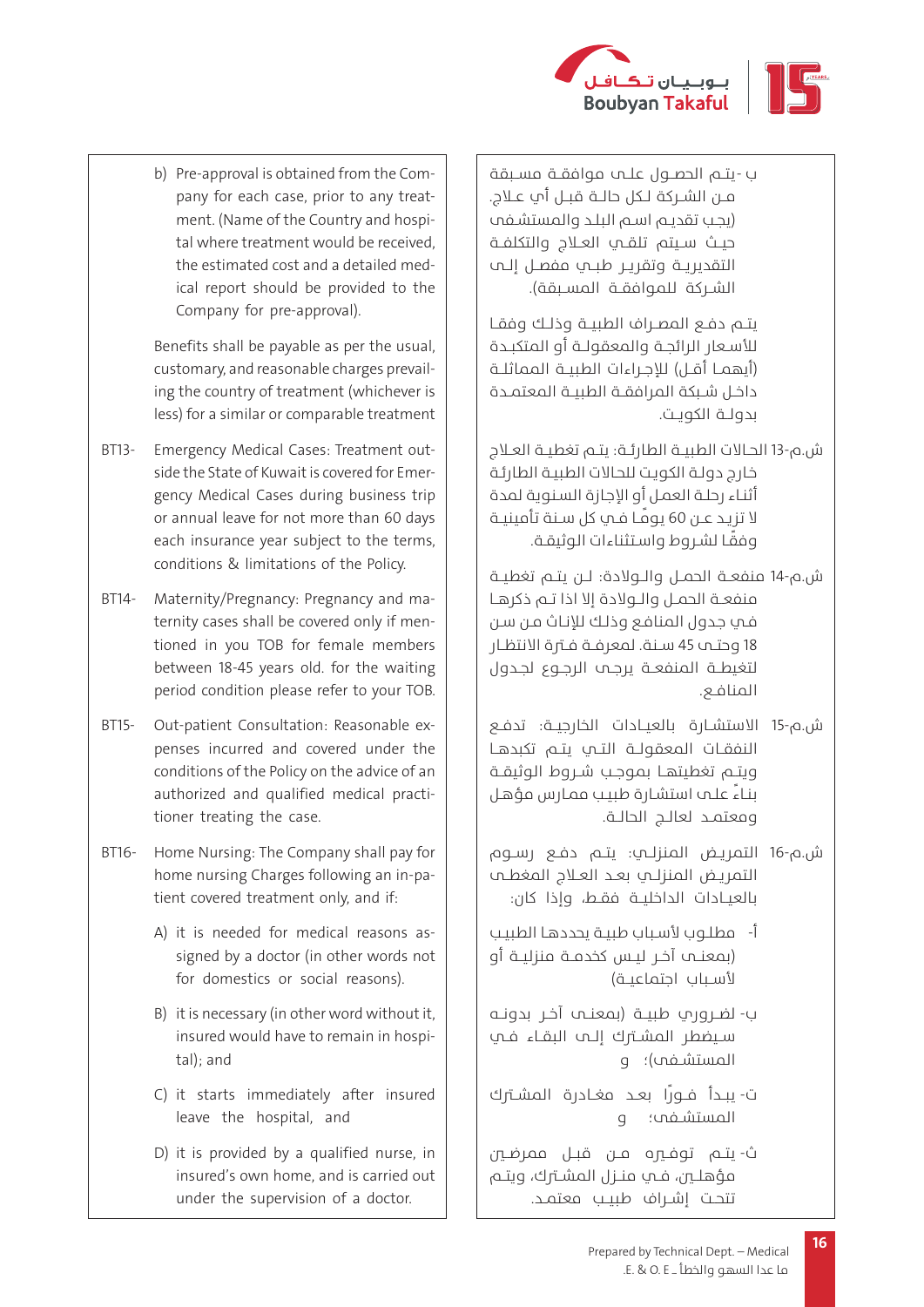

#### **القسم الخامس: االســتـثـنــاءات الـعـــامــة Exclusions General :Section Fifth**

ny shall not be liable for the following otherwise es are excluded from the policy and the compaities and their related or consequential expens-The following treatment items, conditions, activmentioned in the schedule of benefits or \& special :notes

- 1) Any pre-existing condition  $(*)$
- 2) Chronic & continuous treatment and its con-<br>sequences (\*\*)
- 3) Rehabilitation including services or treatment in any home, spa, hydro-clinic, sanatorium or long-term care facility that is not a hospital as .defined
- 4) Routine medical examinations or check-ups, routine dental or eye or ear examinations. tions for employment or travel. vaccinations, medical certificates, examina-
- 5) The cost of optical glasses, contact lenses, routine eye checkup and eye sight checkup, examination for optical glasses, treatment amination in connection there in. Also Eye using laser or Lasik and the alike and any ex-Sight Correction, Squint and any treatment related to keratectomy (Corneal Surgeries) which are related to visual strength or refrac-<br>tive-error.
- 6) hair fall, alopecia, hairsutism, wigs, acne, hidradenitis suppurativa, Folliculitis , Keloid ma & warts , Also Vitiligo & pigmented /De-<br>pigmented skin. ,scars miasma, Moles, nevus, skin tags, Lipo-<br>ma & warts , Also Vitiligo & pigmented /De-.scars miasma, Moles, nevus, skin tags, Lipo-
- 7) Elective cosmetic surgery However, and for exceptional reasons, the company will cover cosmetic surgeries due to accidents only to restore the body figure to its previous state before the accident. On the condition that the accident occurrence and the surgery are both carried out during the membership of the insured person limited by the maximum .sublimit
- 8) Circumcision for males or females regardless the age and ear piercing.

يســت�ثني مــن العقــد العالجــات، البنــود، الحــاالت والنشــاطات ومــا ت�تعلــق بهــا والمصاريــف المرتتبــة عليهــا وال تعتــر الشــركة مســئولة قانونيــا عمــا يلــي )مـا لـم يذكـر خـاف ذلـك بجـدول المنافـع أو المالحظات الخاصــة):

- 1 الحــاالت المرضيــة الســابقة لتاريــ�خ االنتســاب للتأ مــن \*
- 2 االمــراض المزمنــة والعالجــات المســتمرة و مضا عفا تهــا \* \*
- 3 الت�أهيــل الطبــي والــذي يشــمل الخدمــات أو العــاج الــذي يقــدم فــي أي منتجــع أو بيــت أو عبـادة مائيـة أو مصحـة أو أماكـن العـلاح الطويـل وال يعتــر مستشــفى.
- 4 الفحـوص الطبيـة الروتينيـة والمراجعـات، الكشـف الـدوري السـنوي، الفحوصـات الروتينية لألسـنان او للعـن او االذن، التطعيـم، الشـهادات الطبيـة، الفحـص الطبـي عنـد التوظيـف او السـفر.
- 5 ت�كلفــه النظــارة الطبيــة، العدســات الالصقــة، الفحــص الروتينــي للعــن وفحــص النظــر، كشــف النظــارة، العــاج بالليــزر او الليــزك ومــا شــابهه واي فحــوص متعلقــة بهــا وتصحيــح النظــر، الحـول، عمليـات تصحيـح القرنيـة التـي لهـا عالقـة بقــوة الإبصــار.
- 6 حــاالت تســاقط الشــعر، الثعلبــة، حــاالت ظهــور الشــعر فــي أماكــن مختلفــة بالجســم، الشــعر المسـتعار، حـب الشـباب،التهابات الغـدد العرقيـة و التهابــات بصيــلات الشــعر(طفح الحمــام) ،الجــدرة ، الندبــات، المليساء،الشــامة، الزوائــد .<br>الجلديـة و الأكيـاس الدهنيـة و الثـآليـل و البهـاق و التصبغــات الجلديــة.
- 7 الجراحـات التجميلية االختيارية وبشـكل اسـت�ثنائي سـتقوم الشـركة بتغطيــة الجراحـات التجميليــة الناتجـة عـن حـادث فقـط و ذلـك إلعـادة المظهـر الخارجـي الـي سـابق عهـده قبـل وقـوع الحـادث بشــرط وقوعــه و عمــل الجراحــة التجميليــة اثنــاء ســريان عضويــه المومــن عليــه مــع االلتــزام بالحــدود القصــوى للتغطيــات الممنوحــة.
- 8 الطهـارة والختـان لحديثـي الـوالدة او كبار السـن، خـرم الأذنـــرن.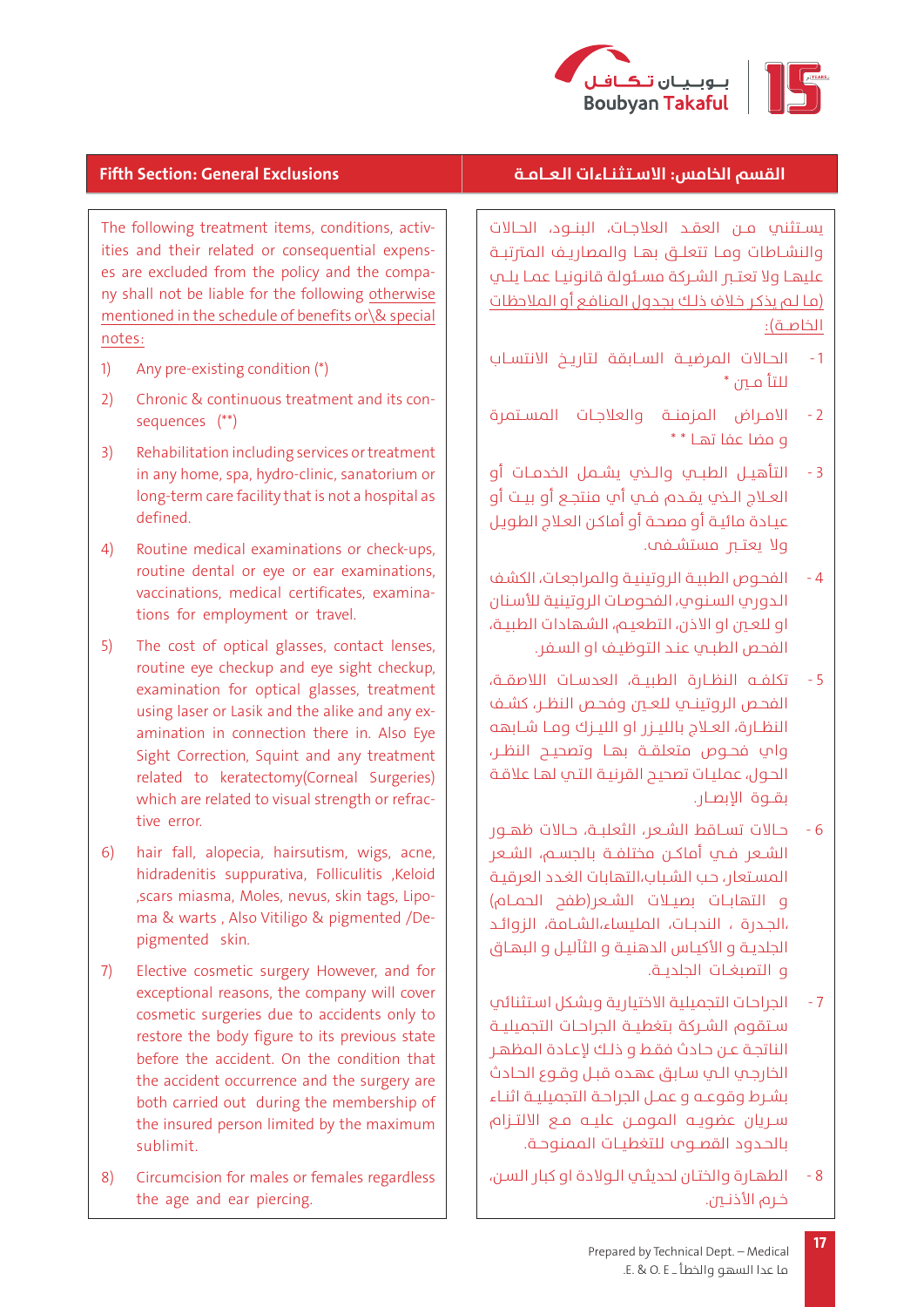

- العلاج الطبيعي ما لـم يكن ضروريا لعلاج حالـه  $-9$ ناتحـه عـن حـادث.
- .<br>10- اجهـزه التقويــم واجهـزه التصحيــد والأحهـزة التعويضيــة والأجـزاء المزروعــة داخـل الجســم (ســواء بصفــه مؤقتــه او دائمــة) والأجهــزة الطبية مثل دعامات القلب والمسامع والشـرائح والجـوارب الطبيــة والأحذيــة الطبيــة، العكاز، الكرسـب المتحـرك والأجهـزة السـمعية المساعدة.
	- 11 أجور النقل باستثناء خدمات الإسعاف المحلية.
- 12- الفحوصـات والعلاجـات المتعلقــة بالعقــم وموانع الحمـل مـن ادويـه واجهـزه وفحوصـات أو الاختلال الوظيفـص، عـلاج تكيس المبايض والأورام الليفيــة بالرحــم ودوالـــمب الخصيــو التـــم لهــا علاقــة بالحمــل والاخصــاب والامــراض المنقولة جنسيا وفحوصاتها وعمليات التحول الحنسـم.
- 13 حالات الإجهــاض التــمب تجـرـمب لأســباب نفسـيـه أو احتماعيــه وتبعاتهـا.
- 14- حالات مصاعب التعلـم والسـلوك والنطــق والتطـور ويـطء النمـو سـواء كان جسـديا أو  $\pm 1$ ılöc
	- 15 علاحات تقويه العظام بالهرمون.
- 16- اضطرابات النميو الناتجـة عـن انقطـاء التنفـس أثناء النـوم، الشخص أو أيـو أضطرأيات أخر ما أثناء النـوم واعوجـاج الحاجز الأنفــي ومضاعفاتــه.
- 17 أحميع التكاليف المتعلقة بعمليات نقل الأعضاء الـي متلقـي لقرنيـه، نخـاع، عضو او نسـيح بشـري، عظلـف أو خـاص بالهيـكل العظمـف، دعامـات القلب وما شابه من ذلك.
- 18- أَبِ عـلاج او فحـص يتعلــق بمتلازمــه ضعـف المناعـة المكتسبة (الايدز) وأمٍ حالات او امراض متعلقــة بالإيــدز أو فـــــروس النقــص المناعـــي البشري (اتش أب في) وجميع أنواع الالتهاب الكيدة قاعدا الالتهان الكيدة A.
- Physiotherapy unless necessary as a result of  $9)$ accident.
- 10) All prostheses, all implants (whether temporary or permanent), all corrective devices and medical appliances like: cardiac stent, screws, blades, medical socks, medical shoes, crutches, wheel chairs, hearing aid devices.
- $11)$ Transportation costs, except local ambulance services.
- 12) All examinations and treatments related to infertility, PCO, ovarian cysts, uterine fibroids, varicocele which is related to pregnancy & fertility, contraceptives, impotent, IUF, sexual disorders, sexually transmitted diseases &its Screening Tests and sexual transformation surgeries.
- 13) Any abortion performed due to psychological or social reasons and consequences thereof.
- 14) All conditions related to slow learners, behavioral therapy, or mental or physical retardation.
- 15) Hormonal therapy for any osteoarthritis disorders
- 16) All sleeping disorder due to sleep apnea, snoring or any other causes, Also Deviated Nasal Septum and its Complications.
- 17) All costs relating to cornea, bone marrow, muscular, skeletal or human organ or tissue transplant from a donor, joints Replacement, Grafting and cardiac stents and all that's alike
- 18) Any treatment or test in connection with acquired immune deficiency syndrome (AIDS), and any AIDS\HIV-related conditions or diseases and All Types of hepatitis except Hepatitis A.
- 19) Self-inflicted injury, suicide, abuse of alcohol, drug addiction or abuse, and treatment of mental illness and psychiatric disorders and all types of epilepsy.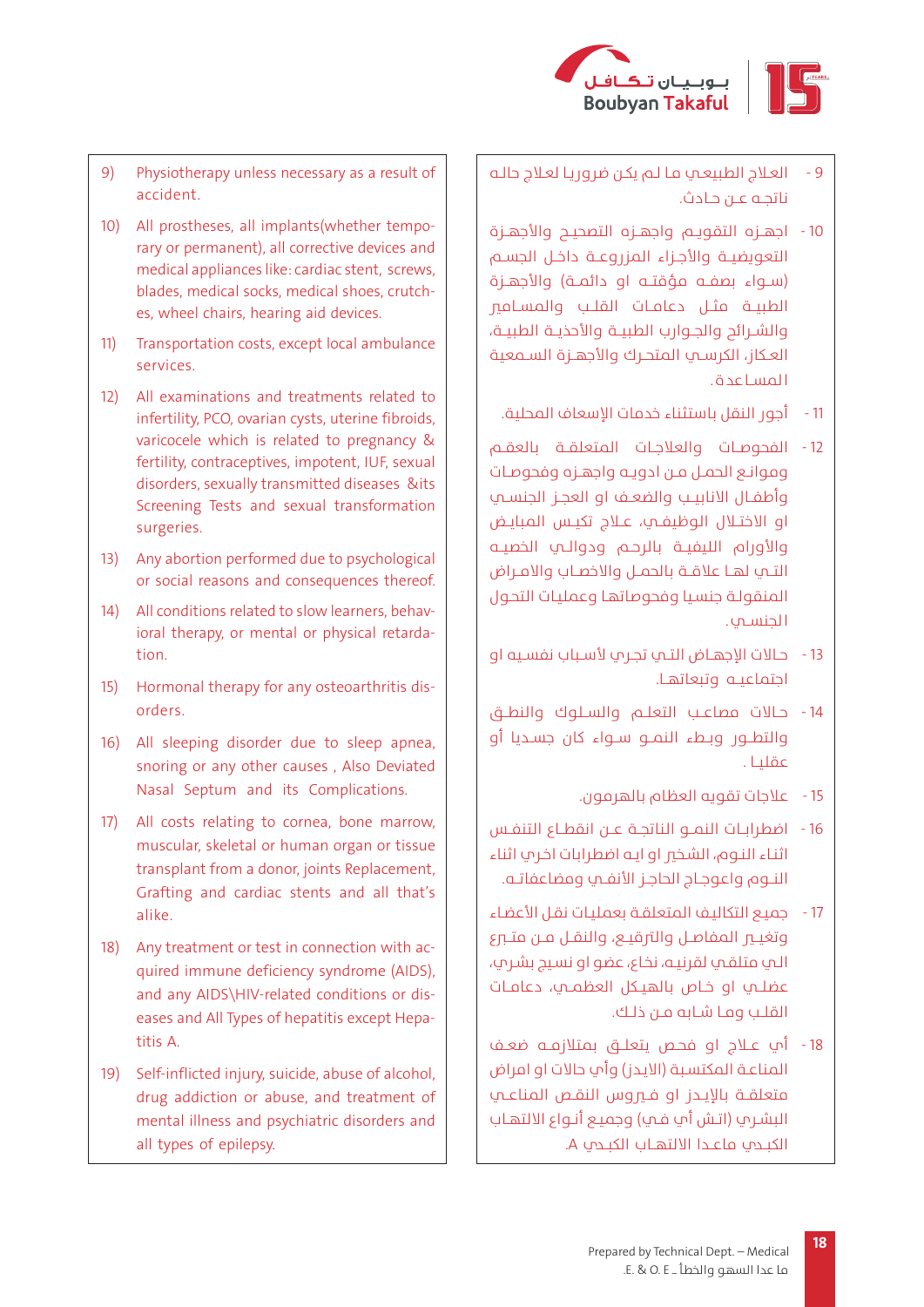

- 19 تعمــد أصابــه العضــو المؤمــن عليــه نفســه، االنتحـار، اإلدمـان على الكحـول، تعاطي المخدرات وعالجــات االمــراض العقليــة واالضطرابــات النفســية وكافــة أنــواع الصــرع.
- 20 إلصابــات الناتجــة عــن المشــاركة فــي الســباقات مــن أي نــوع واإلصابــات المرتتبــة علــى كافــة أنــواع الرياضــة علــى ســبيل المثــال ال الحصــر:
- أب شــكل مــن أشــكال الطــــران الشــراعي، ســواء فــي طائــرة شــراعية خفيفــة أو منطــاد أو القفــز المظلــي أو قفــزة البنجــي.
- الرياضات الشتوية مثل التزلـج علـى الجليد وهوكــي الجليــد... إلــخ.
- الرياضـات المائيــة مثــل القــوارب النفاثــة والتزلــج علــى المــاء والغطــس.
- رياضــات ركــوب الخيــل مثــل الصيــد وقفــز الحواجـز ورياضــة البولــو.
- .<br>جميــع النشــاطات المتعلقــة برياضــة التســلق مثــل تســلق الجبــال والصخــور.
	- أب شكل من أشكال سباق السيارات.
- الرياضـات العنيفــة وجميــع فنــون القتــال مثــل الجــودو والكاراتيــه والمالكمــة و ا لمصا رعــة .
- كــرة القــدم، كــرة الطائــرة، كــرة الســلة وغريهــا مــن رياضــات الكــرة الممارســة بشــكل احترافــي فقـط.
- 21 العــاج الناشــئ عــن االشــراك فــي الحــروب او الثــورات او االنقالبــات او أي عمــل غــر قانونــي بمــا فيــه الحبــس المســبب واإلصابــة او المــرض الناتــج عــن الخدمــة بالجيــش والشــرطة.
- 22 التشــوهات الخلقيــة واالمــراض الوراثيــة واالمــراض الخلقيــة بمــا فيهــا بطــيء النمــو والتعليــم وكذلــك التشــوهات العظميــة بســبب خلقــي أو بســبب النمــو بشــكل خاطــئ وقــت الطفولــة ماعــدا بســبب اإلصابــات الجســدية.
- 23 جميــع التقنيــات التــي تســتعمل لعــاج االنــواع المختلفــة مــن الألــم العصـــــب والعضلـــب والديســك مثــال علــي ذلــك وليــس حصريــا االبــر الموضعيــة بالعمــود الفقــري ســواد بالليــزر او غـره مثـل الذبذبـات اإلشـعاعية او الكهربائيـة او
- 20) Injuries resulted from taking part in races of any type and those related to types of sport such as but not limited to:
	- Any type of aviation whether light plane, aerostat, parachuting or Free Jumping.
	- Winter sport such as ice skiing, Hockey.
	- Water sports such as jet boats, water skating and diving.
	- Horse riding such hunting, fencing and .polo
	- \* All activities related to climbing moun-<br>tains-or-rocks.
	- Any type of car racing.
	- Violent sports and all fighting such as Judo, Karate, Boxing and wrestling.
	- Only Professional playing of Football, volleyball, Basketball ...etc
- 21) Treatment resulting from participating in war, riot, civil commotion, or any illegal act, including resultant imprisonment and injury or illness while serving as a full-time member of a police or military unit.
- 22) Congenital anomalies, hereditary disease, opmental abnormalities related to Growth or genetic disorder and birth defects and develital (from birth) or developmental (from ab-<br>normal growth during childhood)}. Learning and also Bone deformities {congen-<br>ital (from birth) or developmental (from ab-Learning and also Bone deformities {congen-
- 23) All procedures/operations/treatment related to different kind of pain management either muscular, neural or disc (dorsapathies) as an example and not limited to epidural injection, cal, electrical & radiological, facet block, and radio frequency, thermal treatment, chemiall similar consequences.
- clear fusion or radioactive, chemical or bio-<br>logical contamination. Injury or illness caused by nuclear fission, nu-<br>clear-fusion-or-radioactive, chemical-or-bio-24) Injury or illness caused by nuclear fission, nu-
- ment that is not scientifically recognized by 25) Treatment by a family member, and treat-FDA Standards and Experimental Treatment, Also homeopathy, acupuncture, acupressure,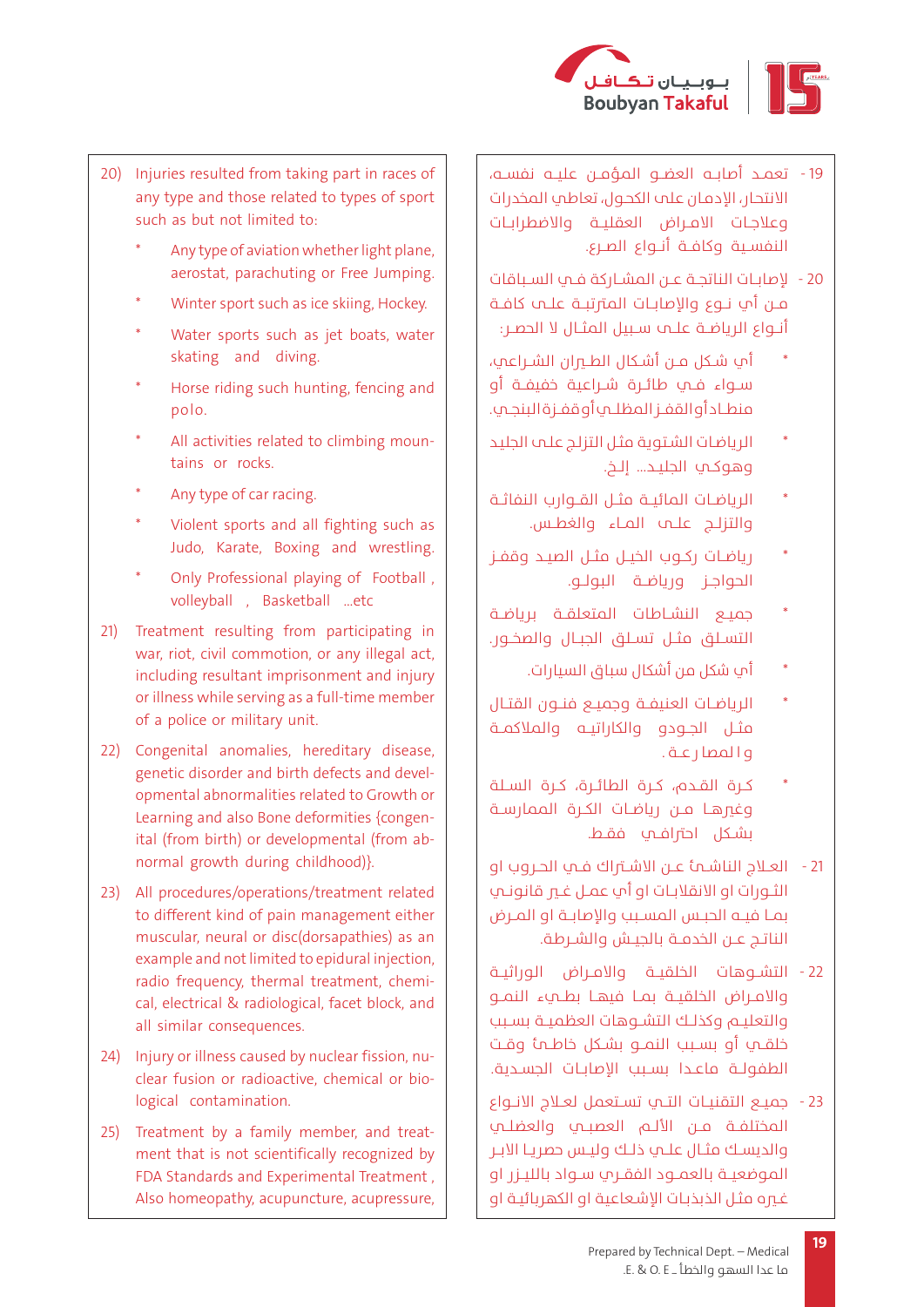

aroma therapy, osteopathy and the like. Complementary medicine such as herbal, Chinese, Indian therapy (Ayurveda) and PRP injections and its alike & Botox for Migrain.

26) All preventive medicines and the related medicines that are not registered by ministry of public health in Kuwait. Vitamins, food supplements, and other pharmaceutical products that are not approved by ministry of health.

Except:

- Vitamin D test if Medically necessitated.
- Vitamins 's Supplements as mentioned (Iron for Anemia) (Vit. D incase of deficiency), (Vit. B in case of Diabetes /Neuritis), (Pregnancy Vitamines)
- 27) Fees of visiting doctor which is ordered by the choice of the patient and we will pay the comparable fees of the resident doctor of treating hospital. This also applies for doctor's visit outside normal working hours.
- 28) Hormonal therapy and tests except for Thyroid Dysfunction.
- 29) Entry fees to any government clinics or hospitals. File opening and registration fees in private hospitals/clinics.
- 30) All obesity, under-weight treatments &/or operations including but not limited to loss of appetite and the like and all related devices and treatment
- 31) Gastric bypass, sleeve gastrectomy, gastric band ligation, ... etc. or any other bariatric procedure and for any reason.
- 32) Cancer-Tumors (Unless mentioned within TOB)
- 33) Dental treatment:
	- (Unless mentioned within TOB.)
	- Routine conventional dental treatment (extraction, filling and RCT)
	- Crowns, bridges, orthodontic treatment.

الحراريـة أو الكيميائيــة أو مــا شــابـه ذلـك.

- 24 الامـراض او الإمابـات الناشـئة عـن الانشـطار أو الأنفجار النـووي أو التلـوث الأشـعاعب أو الكيميائـب او البيولوجـب.
- 25 العـلاح المقـدم مـن قبـل أحـد أعضـاء العائلــة، والعـلاج غـي المعـترف بــه علميـا مــن منظمــة أدارة الغذاء واللواء الأفريكية والعلاجات التحرسية وكذلك العلاج بالأعشاب والابر الصنيبة والعلاج بالاستنشاق وعلاج العظام بمعرفـه غــي الأطبـاء والعـلاج التكميلـي والصينـب والهنـدب وحقـن البلازمـا (بـب أر بـب) ومثيلاتهـا وكذلـك اسـتخدام مـادة البوتكـس لعـلاج الصـداع النصفـي.
- 26 العـلاح الوقائـم والأدويـة الخاصـة بــه التــمب لا تدرج تحت قائمــه الأدويــة المعتمــدة مــن قيل وزاره المحـة والفيتامينـات والمكمـلات الغذائيــة، والمســتحضرات الأخـرـم الغــي معــترف بهـا لـدي وزاره الصحـة، ماعـدا:
- فحـوص الفيتامـين الخاصــة ب فيتامــين د إذا استدعت الضرورة الطبيـة.
- أدويــة الفيتامينــات (الحديــد فــما حــالات الأنيميـــا)، (فيتامــــرن د فـــمي حــالات النقــص)، (فيتامـين ب لمرضــم السـكر والالتهابـات العصبيــة)، (فيتامينــات الحمــل)
- 27 اتكاليـف اتعـاب الطبيـب الزائـر مـن داخـل أو خـارج الكويت وانمـا يتـم صـرف مـا يعـادل اتعـاب الطبيب المقيــم فــمب المستشـفـمب وبطيــق هذا علـم تكاليـف اتعـاب الطبيـب خـارج سـاعات الدوام الرسمي.
- 28 علاج الخلـل الهرمونـي وفحوصـات الهرمونـات ماعدا أمراض الغدة الدرقيـة.
- 29 رسـوم دخـول أب مسـتوصف او مستشـفـ حكومب او فتح ملف من المستشفيات الخاصة ورسـوم التسـجيل.
- .<br>30 عـلاج و/او عمليـات الخاصــة بالسـمنة، النحافــة وفقدان الشهية وكافـة الأحهـزة والمـواد والمستحضرات والنفقات المتعلقـة بذلـك.
- .<br>31 عمليات تكميم، تدبيس، تصغي قبص، تحويل مسار المعدة باستخدام أب وسيله او طريقه ولأب سيب، وعلاج زيادة أو نقص الـوزن.

20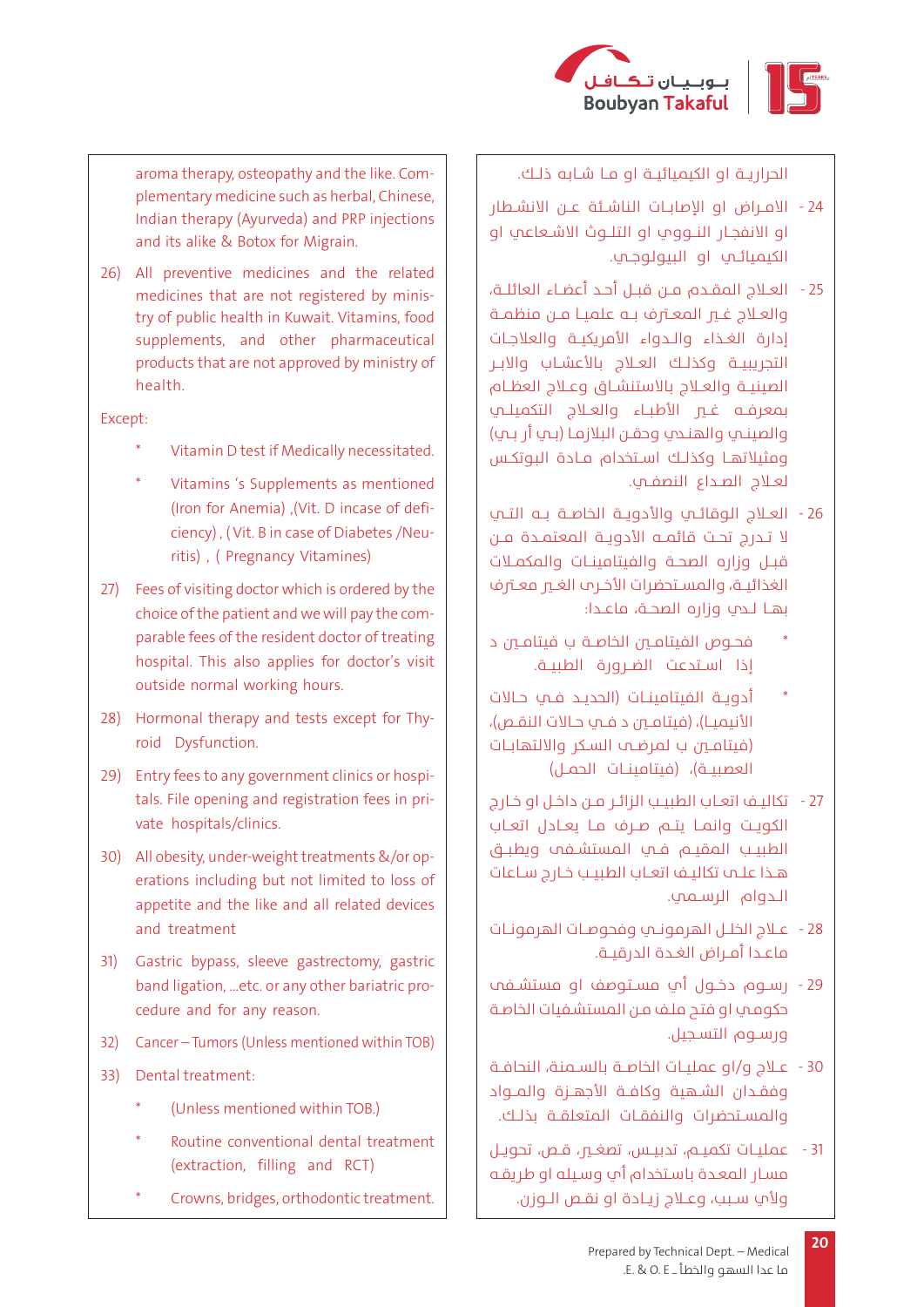

- 32 السـرطان –الأورام (مالـم يذكـر خـلاف ذلـك فـب حدول المنافع).
- 33 الاسنان (مالـم بذكـر خـلاف ذلـك فـص جـدول المنافع):
	- خلع الأسنان، الحشو، علاج العصب
		- التيجان والجسور والتقويم.
- التخدير العام لخلع الأسنان أو الحالات غير الطارئـة.
- 34 الحمــل والــولادة (مالــم يذكـر خـلاف ذلـك فــمپ جدول المنافع):
- السونار رباعي الأبعاد والبانوراما سكان والمتعلقـة بالحمـل غــي مغطـاة.
	- 35 اختيارات الحساسية.
	- 36 أمراض إصابات العمل.
- 37 غسيل الكلـي (مالـم يذكـر خلاف ذلـك فـي جدول المنافع).
	- 38 الأوبئة طبقا لتعريف منظمة الصحة العالمية.
- .<br>39 المـواد غـم الدوائية: معجون الأسنان-الشاميو-فرش الأسنان-مرطبات الحلاقـة ومرطبـات الجلد-محاليل التعقيم-حليب وحفاضات الأطفال – المستحضرات الخاصة بالعناية بالجلد والشعر وفـروه الرأس-غسـول الوجـه والغسـول النسائم.
- 40 علاج وفحوصات الحالات المتعلقـة بالشـيخوخة (ماعـدا العـلاح التحفظــب لأمـراض هشاشــة وخشـونة العظـام المزمـن وأمـراض التضخـم الحميد للبروستاتا المزمـن) وكذلـك انقطـاع الطمث والزهايمر والخرف وشـلل الرعـاش والتصلب اللويحي والذئبـة الحمـراء.
- 41 أب علاج او خدمات طبية غـَ مصحوبة بتشخيص طيب واضح أو تكون غـم مـمرة طبيـا.
- 42- أب عـلاج أو خدمــة طبيــة أو إجـراء طبــي بعـد انتهـاء التغطيــة التأمينيــة للمجموعــة ككل أو انتهـاء عضويـة المؤمـن أبهمـا أقـرب، مـا لــم تحدد الوثيقـة وتدفـع الأقسـاط المسـتحقة علىهــا عنـد التحديـد.
- General anesthesia for dental extraction or other non-emergency conditions.
- Fluoride, Prophylactic treatment, Restoration
- Orthognathic Surgeries related to Deformity as TMJ, Malocculsion, Orthodontic Problems.
- 34) Maternity benefit including: antenatal care, delivery, abortion or any complications related to pregnancy, delivery and postnatal care.

(Unless mentioned within TOB.)

4D ultrasound scan & panorama scan related to pregnancy are not covered.

- 35) Allergy preventive test, food allergy test, aero allergy test...etc.
- 36) Injuries and diseases occurred because of work and work related diseases
- 37) Kidney / Renal dialysis (Unless mentioned within TOB).
- 38) Diseases defined by the world health organization (WHO) as epidemic.
- 39) Non-medical materials such as tooth paste, brushes, throat soothing, sterilized solutions, children's milk and diapers, hair care, bald treatment, hair & skin care products, after-shave products, facial cleansers and vaginal douche
- 40) Treatment and tests of any conditions related to senility (Except Conservative Management for Chronic Osteoarthritis, Chronic Osteoporosis and Benign Prostate Hyperplasia) and also post menopause, Alzheimer's disease (AD), Dementia, Parkinson, Multiple Sclerosis & Lupus Erythromatosis
- 41) Any Treatment /Medical Services which are not accompanied with a clear Medical Diagnosis, or are not medically justified, also non listed medications through Kuwaiti MOH.
- 42) Any treatment, medical service or medical procedure after the end of the insurance cov-

 $21$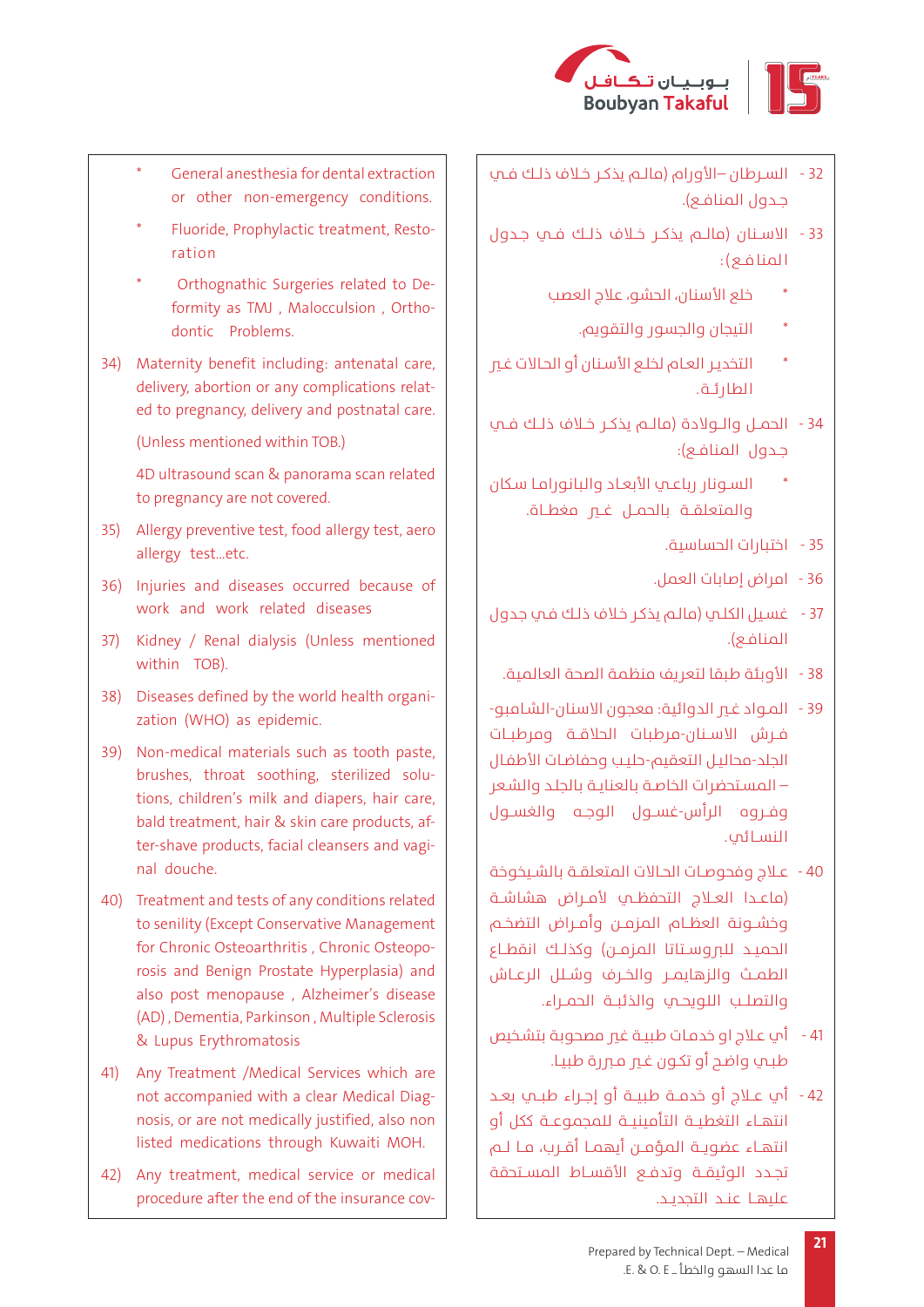

#### 43 - العلاحات المتعلقة يـ:

- الفحوصات والاستشارات المتعلقة بالجينات.
	- خدمات معالحم القدم.
	- خدمات متخصصب التغذية.
	- الحالات المرضية السابقة للتأمين:  $(\ast)$

هـي أب حالــة / مــرض /عــرض /إصابــة حدثــت أو يرجح حدوثهـا قبـل انتسـاب المؤمـن لوثيقـة التأمــــن ســـواء تــــم تشـــخىــصها أو لــــم بتـــم.

أمثلـــة للأمــراض الســاىقة للتأمــــن التـــــن تطبـــق عليهـا فـُترات الإنتظـار : الفتــق ، البـواســ<del>ر</del> اللوزتــن، اسـتئصال اللحميــة، الأورام الليفيــة......

- (\*\*) الأمـراض المزمنــة: هــمي المــرض أو الحالــة أو الإماية التبر بنطيق عليها علير الأقل أحد الشروط التاليـة:
	- حدثت بسبب تغي في الجسم.
	- تسبب تغيرات غي جسم الإنسان.
		- غي قابلة للشفاء.
- تتطلب عنايـة ومراقبـة لفـترة طويلـة لا تقـل عـن 6 أشـهر.
- تتطلب علاج لفـترة طويلــة لا تقــل عــن 6 أ شهر .
- عرضـة لتكرارهـا / حدوثهـا مـرة أخـرـم بعـد محـاولات العـلاح.
	- تسبب عجزا دائما.

- أمثلـة للأمـراض المزمنـة (علـص سبيل المثـال لا الحصر):

أمـراض الالتهابـات المزمنــة (التهـاب المفاصـل المزمـن)، أمـراض القلـب والشـرايـن وتركيـب الدعامـات والقسـطرة، مـرض السكر، أمـراض الضغط، أمـراض الكلــما لمزمنــة، الربــو، امـراض الماعــة الذاتيـــة، أمــراض تراكــب الفقــرات والديسك المتأكل بمـرور الزمـن.

er of the group or the expiry of the insured membership unless the Plan is renewed and the due premiums are paid.

- 43) \* Genetic Screening Tests / Counseling.
	- \* Podiatrist services
	- \* Dietician services
- (\*) Pre-existing Conditions (PEC) Shall mean any disease, illness or injury has been occurred or mostly occurred prior to the insured enrollment Date under the policy, even if these conditions were diagnosed or Not.

Example for Preexisting cases (waiting period applied) : Hernia, Hemorrhoids, Kidney stones, cholecystectomy, tonsillectomy, adenoidectomy, fibroids...

(\*\*) Chronic Conditions: Shall mean any disease, illness or injury, which has at least one of the following components:

- Occurred due to changes in the Body.
- Causes irreversible changes to the body.
- Has unknown cure.
- Required long duration care and supervision not less than 6 months.
- Required Treatment for long duration not less than 6 months.
- Recurrent
- Leads to permanent Disability.

- Examples of Chronic Diseases But not limited to the following:

Chronic Inflammatory Diseases (Chronic Arthritis), Heart & Coronary Artery Disease, Cardiac Stents, Angiography, Angioplasty, CABG, Diabetes, Hypertension, Chronic Kidney Disease, Asthma, Auto immune Diseases , Disc Prolapse ... etc.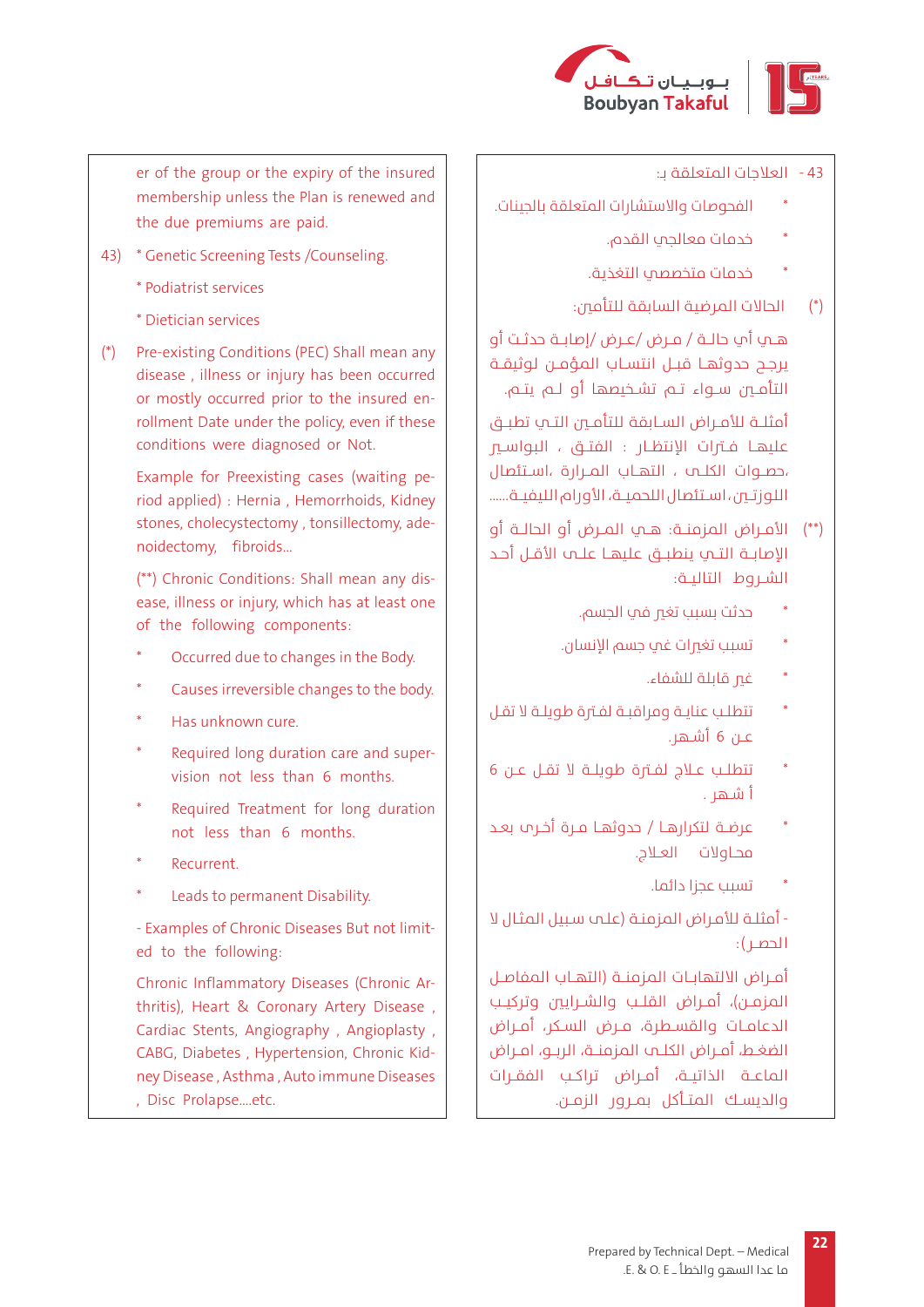

القسم السادس: جدول المنافع

|  | Sixth Section: Table of Benefits |  |
|--|----------------------------------|--|
|  |                                  |  |

|                                                    |                                                                                                   | برنامج التأمين الصحب التكافلب للأفراد / العائلات – صحة         |                                   | Family / Individual Medical Insurance Quote Product - SEHA |             |                     |
|----------------------------------------------------|---------------------------------------------------------------------------------------------------|----------------------------------------------------------------|-----------------------------------|------------------------------------------------------------|-------------|---------------------|
| <b>Plan of Cover</b><br>Plan A<br>Plan B<br>Plan C |                                                                                                   |                                                                |                                   |                                                            | خطة التغطية |                     |
|                                                    | (Maximum Annual Limit (PPPY                                                                       |                                                                | KD 10,000<br>KD 5,000<br>KD 3,000 |                                                            |             | الحد الأقصص للتغطية |
|                                                    |                                                                                                   | داخل دولة الكويت داخل شبكة المرافق الطبية                      |                                   |                                                            |             |                     |
|                                                    |                                                                                                   | (مطالبات الدفع المباشر)                                        |                                   |                                                            |             |                     |
|                                                    | Elective cases                                                                                    | Kuwait - Inside Network Only                                   | الحالات                           |                                                            |             |                     |
|                                                    | (Non-Emergency)                                                                                   | (Direct Billing Basis)                                         | غي طارئة                          |                                                            |             |                     |
| Territorial<br>scope                               | دول مجلس التعاون، الشرق الأوسط وشمال إفريقيا،<br><b>وجنوب شرق آسيا</b> (مطالبات الدفع والاسترداد) |                                                                |                                   |                                                            |             | الحدود<br>الجغرافية |
|                                                    | (GCC, MENA, SE.ASIA (Reimbursement Basis                                                          |                                                                |                                   |                                                            |             |                     |
|                                                    |                                                                                                   | جميع دول العالم ماعدا أمريكا وكندا                             |                                   |                                                            |             |                     |
| <b>Emergency cases</b>                             |                                                                                                   | (مطالبات الدفع والاسترداد)                                     |                                   |                                                            | حالات       |                     |
|                                                    |                                                                                                   | World-wide excluding USA and Canada.(Reim-<br>(bursement Basis |                                   |                                                            | الطوارمأ    |                     |

| منفعة التنويم والإقامة في المستشفم<br><b>In-Patient Benefit</b>                                                                                   |                                     |                                      |                             |                                                                                                                                                                                         |  |
|---------------------------------------------------------------------------------------------------------------------------------------------------|-------------------------------------|--------------------------------------|-----------------------------|-----------------------------------------------------------------------------------------------------------------------------------------------------------------------------------------|--|
| <b>Annual Limit</b>                                                                                                                               | <b>KD</b><br>10,000                 | KD 5,000                             | KD 3,000                    | الحد الأقصص للتغطية                                                                                                                                                                     |  |
| Standard Private Room &<br>nursing fees per room (Sub-<br>ject to patient stay for more<br>than 24 hours and Maximum<br>allowed 60 days per year) | لحد<br>أقصص<br>Upto<br><b>KD100</b> | بحد أقصص<br>Upto<br>KD <sub>80</sub> | بحد<br>أقصص<br>Upto<br>KD70 | غرفة خاصة قياسية ورسوم<br>التمريض والرعاية بحد<br>أقصب للغرفة:<br>(علم أن يكون بقاء المريض<br>في المستشفص لمدة تزيد<br>علم 24 ساعة و لمدة لا<br>تزيد عن 60 يوم خلال السنة<br>التأمينية) |  |
| Treating Doctor or consul-<br>tant, anesthetist and surgeon<br>fees                                                                               | وغطاة<br>Covered                    | وغطاة<br>Covered                     | älbṡo<br>Covered            | أتعاب الطبيب أو الاستشاري<br>أو الجراح و طبيب التخدير/<br>تكلفة غرفة العمليات و<br>الكادر التمريضي.                                                                                     |  |
| Lab tests, X-rays, MRI, CT scan<br>andprescribed medicine                                                                                         | وغطاة<br>Covered                    | مغطاة<br>Covered                     | älbṡo<br>Covered            | الفحوصات المختبرية و<br>الأشعة السينية، الرنين<br>المغناطيسي والأشعة<br>المقطعية والأدوية<br>الموصوفة                                                                                   |  |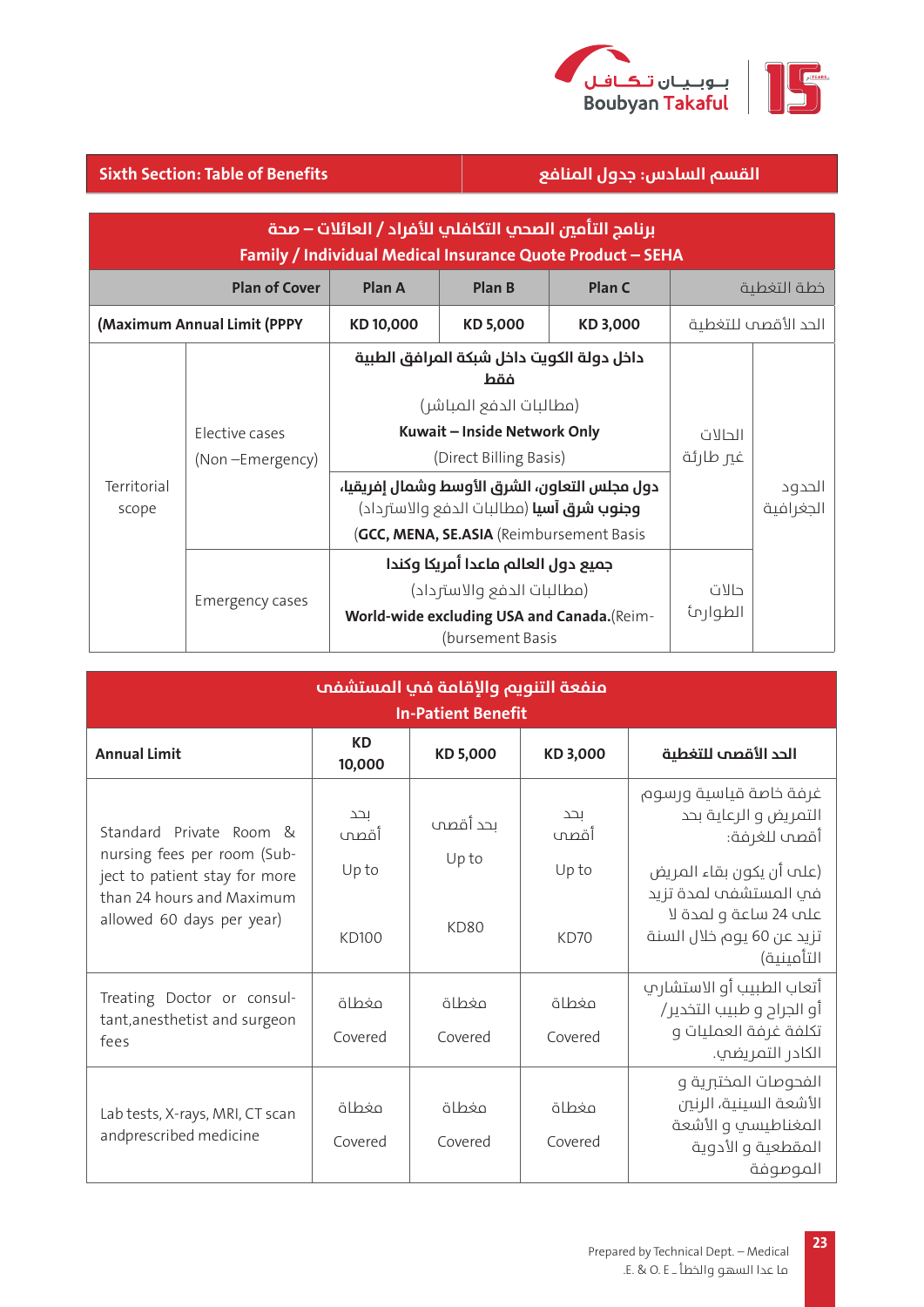

| Intensive care Unit                                                                                                                       | ölbşu<br>Covered | وغطاة<br>Covered | ölbşo<br>Covered | غرفة الرعاية الفائقة /<br>المركزة                                                                                             |
|-------------------------------------------------------------------------------------------------------------------------------------------|------------------|------------------|------------------|-------------------------------------------------------------------------------------------------------------------------------|
| Ambulance<br>charges<br>Local<br>(when it is medically indicat-<br>ed)                                                                    | وغطاة<br>Covered | وغطاة<br>Covered | älbṡo<br>Covered | الإسعاف البري المحلب في<br>حال وجود ضرورة طبية له                                                                             |
| Home Nursing after surgeries<br>$max.$ 30 days per year $-$ limit<br>per day up to                                                        | <b>KD30</b>      | KD 25            | <b>KD 20</b>     | التمريض المنزلي الذي يلي<br>العمليات الجراحية -<br>بحد أقصص 30 يوم – الحد<br>الأقصص لليوم الواحد                              |
| Cash benefits in case of inpa-<br>tient stay at government hos-<br>pital per day (Max.30 days)                                            | KD 20            | <b>KD 20</b>     | <b>KD 20</b>     | البدل النقدي ( بحد أقصص<br>30 يوم) عندما يتلقم<br>المريض الداخلي العلاج<br>بالمستشفيات الحكومية–<br>الحد الأقصب لليلة الواحده |
| Parent Accommodation Ac-<br>companied parents for In-<br>patient- Admission for child<br>below Age 16/-per night Max.<br>30 days per year | <b>KD 20</b>     | <b>KD 20</b>     | <b>KD 20</b>     | مرافقة المريض إذا كان أقل<br>من 16 عاما بحد أقصص تكلفة<br>الليلة الواحدة – أقصب 30<br>يوم                                     |

| منفعة العلاج بالعيادات الخارجية و الرعاية اليومية<br><b>Out-Patient &amp; Day Care Benefits</b> |                                |                         |                               |                                                 |  |
|-------------------------------------------------------------------------------------------------|--------------------------------|-------------------------|-------------------------------|-------------------------------------------------|--|
| <b>Annual Limit</b>                                                                             | KD 1,700                       | KD 1,200                | <b>KD 850</b>                 | الحد الأقصص للتغطية                             |  |
| Consultation limit                                                                              | <b>KD40</b>                    | <b>KD35</b>             | <b>KD30</b>                   | الحد الأقصص للكشف<br>الطيب                      |  |
| Allowed number of visits                                                                        | 15                             | 12                      | 12                            | عدد الزيارات                                    |  |
|                                                                                                 |                                |                         |                               | (الاستشارات الطبية )                            |  |
| Lab. tests, X-rays, diagnostic                                                                  | وغطاة                          | وغطاة                   | وغطاة                         | الفحوصات المختبرية                              |  |
| tests                                                                                           | Covered                        | Covered                 | Covered                       | و الأشعة السينية<br>والمسح                      |  |
| CT scan and MRI                                                                                 | وغطاة                          | مغطاة                   | ölbşo                         | الأشعة المقطعية و                               |  |
|                                                                                                 | Covered                        | Covered                 | Covered                       | الرنين المغناطيسي                               |  |
| Minor Urgent procedures such<br>as suturing, fractures, injuries,                               | وغطاة                          | ölbşo                   | وغطاة                         | الحالات الطارئة مثل<br>خياطة الجروح و           |  |
| burns, etc.                                                                                     | Covered                        | Covered                 | Covered                       | الحروق وتجبير الكسور<br>الخ                     |  |
| Day care procedures (such us                                                                    | مغطاة بحد<br>أقصص              | مغطاة بحد<br>أقصب       | مغطاة بحد<br>أقصب             | علاجات و جراحات اليوم<br>الواحد ( مثل المناظير، |  |
| endoscopies, tonsillectomy and<br>Varicose veinsetc.)                                           | Covered up to<br><b>KD 500</b> | Covered up to<br>KD 400 | Covered up to<br><b>KD300</b> | استئصال اللوزتين ،<br>الدوالپ الخ)              |  |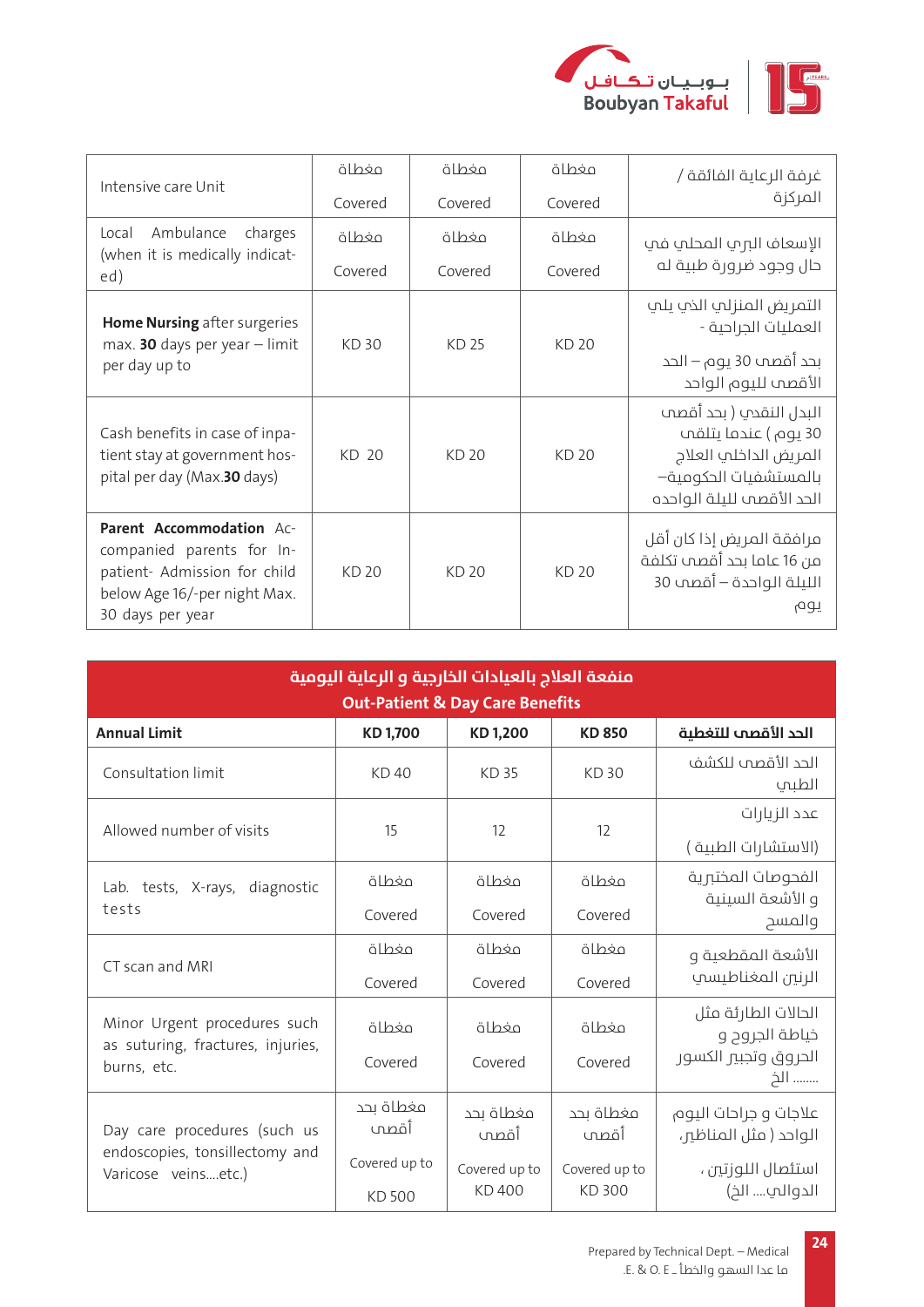

| العلاج الطبيعي<br>Physiotherapy                             |                       |                     |                          |                                                              |
|-------------------------------------------------------------|-----------------------|---------------------|--------------------------|--------------------------------------------------------------|
| Annual Limit                                                | 10 حِلسات بحد<br>أقصب | 8 جلسات بحد<br>أقصص | 6 جلسات بحد<br>ِ<br>أقصص | مغطاة حتى:                                                   |
| (Upon Doctor Recommendation<br>after Accident or Surgeries) | Sessions 10           | Sessions 8          | Sessions 6               | (بناء علم توصية<br>الطبيب بعد آلعمليات<br>الجراحية والحوادث) |
|                                                             | KD 200                | KD 150              | KD 100                   |                                                              |

| لمنافع الاختيارية |  |  |
|-------------------|--|--|
|                   |  |  |

**المنافع االخـتيارية Benefits Optional**

| الأمراض المزمنة والأمراض السابقة لبدء التأمين                                                                    |                                    |                                              |                      |                                                                                                                        |  |  |
|------------------------------------------------------------------------------------------------------------------|------------------------------------|----------------------------------------------|----------------------|------------------------------------------------------------------------------------------------------------------------|--|--|
|                                                                                                                  |                                    | <b>Chronic &amp; Pre-Existing Conditions</b> |                      |                                                                                                                        |  |  |
| <b>Annual Limit</b>                                                                                              | <b>KD400</b>                       | <b>KD300</b>                                 | <b>KD 200</b>        | الحد الأقصص للتغطية                                                                                                    |  |  |
| Waiting period Conditions                                                                                        |                                    | ۳ شهور<br>Months 3                           |                      |                                                                                                                        |  |  |
|                                                                                                                  |                                    | منفعة الحمل والولادة                         |                      |                                                                                                                        |  |  |
|                                                                                                                  |                                    | <b>Maternity Care</b>                        |                      |                                                                                                                        |  |  |
| <b>Annual Limit</b>                                                                                              | <b>KD1300</b>                      | <b>KD1100</b>                                | <b>KD750</b>         | الحد الأقصب للتغطية                                                                                                    |  |  |
| Normal delivery, C-section, Com-<br>plications Such as ectopic preg-<br>nancy, miscarriage and legal<br>abortion | وغطاة<br>Covered                   | وغطاة<br>Covered                             | وغطاة<br>Covered     | الولادة الطبيعية أو<br>القيصرية ، كل مضاعفات<br>و مشاكل الحمل و<br>الولادة ، الحمل خارج<br>الرحم والإجهاض<br>القانوني. |  |  |
| <b>Standard Private Room</b>                                                                                     | مغطاة<br>Covered                   | ölbşo<br>Covered                             | مغطاة<br>Covered     | غرفة قياسية                                                                                                            |  |  |
| ANC & PNC visits                                                                                                 | ۱۰ زیارات<br>visits 10             | ۹ زیارات<br>visits 9                         | ۹ زیارات<br>visits 9 | المتابعات أثناء و بعد<br>الحمل                                                                                         |  |  |
| Routine 2D sonar                                                                                                 | 5                                  | $\overline{4}$                               | 3                    | 2D سونار الحمل<br>الروتيني                                                                                             |  |  |
| Waiting period Conditions                                                                                        |                                    | ۱۰ أشهر                                      |                      | فترة انتظار                                                                                                            |  |  |
|                                                                                                                  |                                    | Months 10                                    |                      |                                                                                                                        |  |  |
|                                                                                                                  | علاج الأسنان<br><b>Dental Care</b> |                                              |                      |                                                                                                                        |  |  |
| <b>Annual Sub limit</b>                                                                                          | <b>KD 500</b>                      | <b>KD400</b>                                 | <b>KD300</b>         | الحدود السنوية (دينار<br>كويتي) ويغطي:                                                                                 |  |  |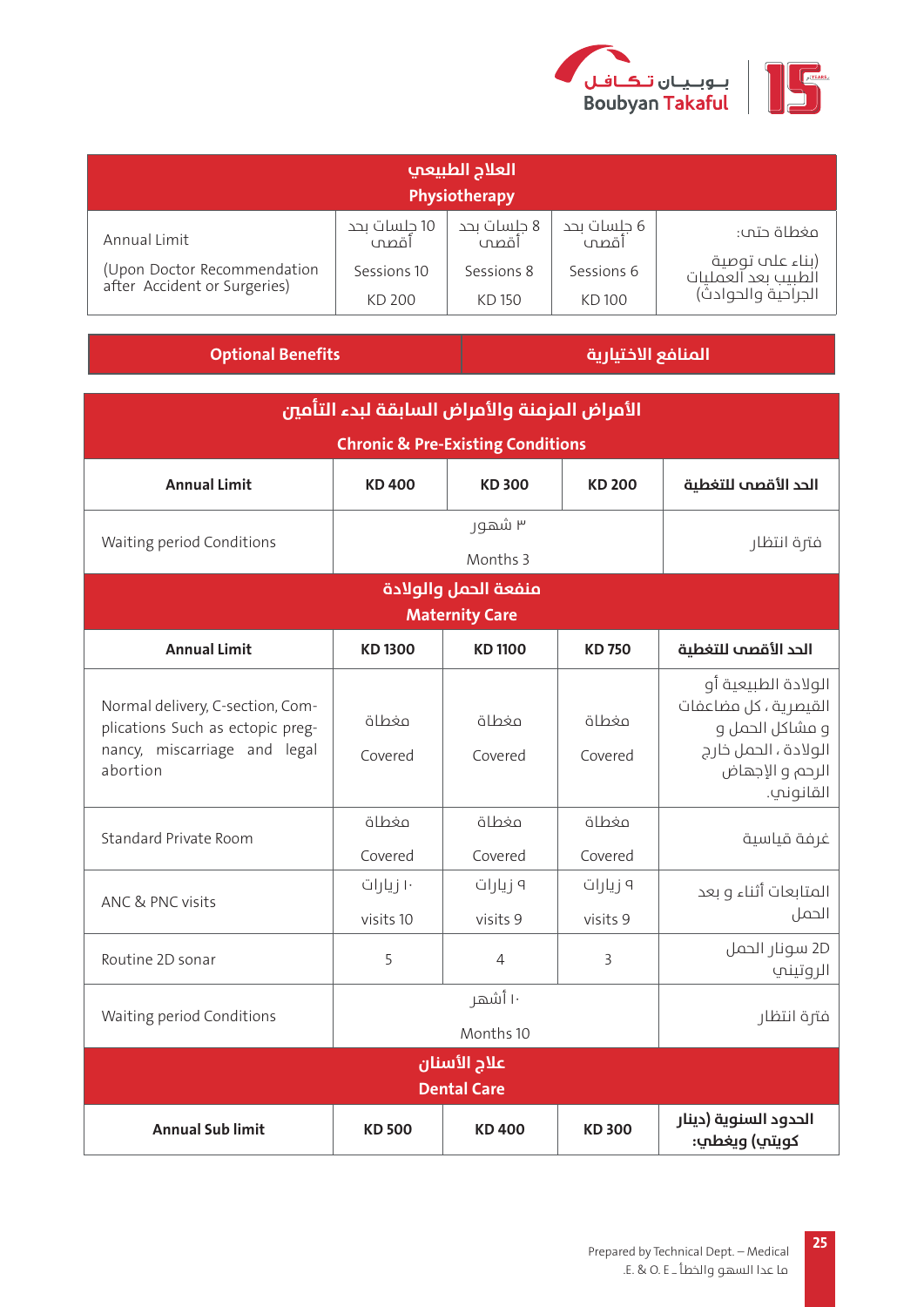

| Extraction – non cosmetic Fill-)<br>ings - Roots Canal Treatment<br>- Gum treatment due the ab-<br>scess- Accidental Dental Surgical<br>.Treatment | KD 400             | <b>KD300</b> | <b>KD 200</b> | خلع السن الطبيعي –<br>الحشوات غير التجميلية<br>– علاج العصب والجذور<br>– علاج التهاب اللثة<br>الناتج عن الخراج –علاج<br>الأسنان بعد حادث |
|----------------------------------------------------------------------------------------------------------------------------------------------------|--------------------|--------------|---------------|------------------------------------------------------------------------------------------------------------------------------------------|
| Investigations, blood tests and<br>Panoramic X-ray                                                                                                 | KD 50              | KD 50        | KD 50         | التحاليل و الاشعة و<br>أشعة البانوراما                                                                                                   |
| Prescribed Medicines and Gen-<br>eral Anesthesia (if medically<br>.(necessary                                                                      | KD 50              | KD 50        | KD 50         | الأدوية الموصوفة<br>و التخدير العام ( عند<br>وجود ضرورة طبية<br>فقط)                                                                     |
| Extraction of teeth for children<br>Under 12 years                                                                                                 | غي مغطاة           |              |               | خلع الأسنان للأطفال<br>تحت سن الـ ۱۲ سنة غير<br>وغطاة                                                                                    |
| Except the emergency cases,)<br>under doctor recommendation                                                                                        | Not Covered        |              |               | (ما عدا الحالات الحرجة<br>والطارئة والتب يقرها<br>الطبيب)                                                                                |
| Waiting period Conditions                                                                                                                          | ۳ شهور<br>Months 3 |              |               | فترة انتظار                                                                                                                              |

| التحملات<br><b>Policy Deductibles</b>                              |                |                 |                 |                 |                                        |                                                  |
|--------------------------------------------------------------------|----------------|-----------------|-----------------|-----------------|----------------------------------------|--------------------------------------------------|
| <b>Plan of Cover</b>                                               |                | Plan A          | Plan B          | Plan<br>C       |                                        | نوع المنفعة                                      |
| In-Patient                                                         |                | 10%             | 10%             | 10%             | التنويم والإقامة فپ<br>المستشفما       |                                                  |
| Out-Patient                                                        | Consultation   | KD <sub>5</sub> | KD <sub>5</sub> | KD <sub>5</sub> | الاستشارة<br>الطبية                    | العيادات                                         |
|                                                                    | Other Services | 10%             | 10%             | 10%             | الخدمات<br>الأخر م                     | الخارجية                                         |
| Dental Care                                                        |                | 10%             | 15%             | 15%             | الأسنان                                |                                                  |
| <b>Maternity Care</b>                                              |                | 10%             | 15%             | 15%             | الحمل و الولادة                        |                                                  |
| MRI & CT Scan                                                      |                | 25%             | 25%             | 25%             | الأشعة المقطعية و الرنين<br>المغناطيسي |                                                  |
| Reimbursement of Claims                                            |                |                 |                 |                 |                                        | مطالبات الدفع و الاسترداد<br>(خارج الكويت و داخل |
| Outside Kuwait & inside Kuwaiti gov-)<br>(ernmental hospitals only |                | 20%             | 20%             | 20%             |                                        | المستشفيات الكويتية<br>الحكومية فقط)             |